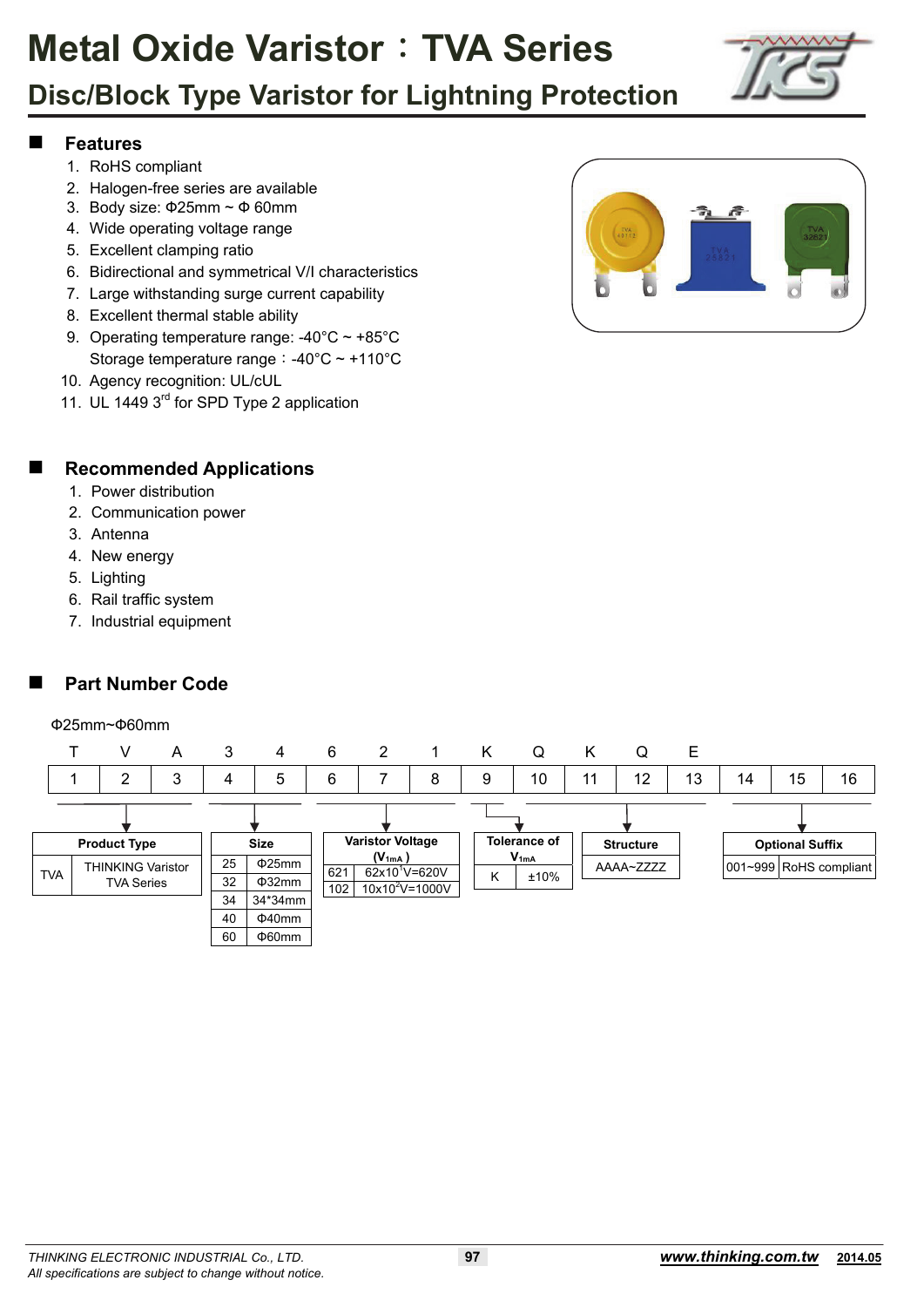

## **Structures and Dimensions**

## **TVA 25 Type (Unit: mm)**



Note 1: T is the thickness of the product.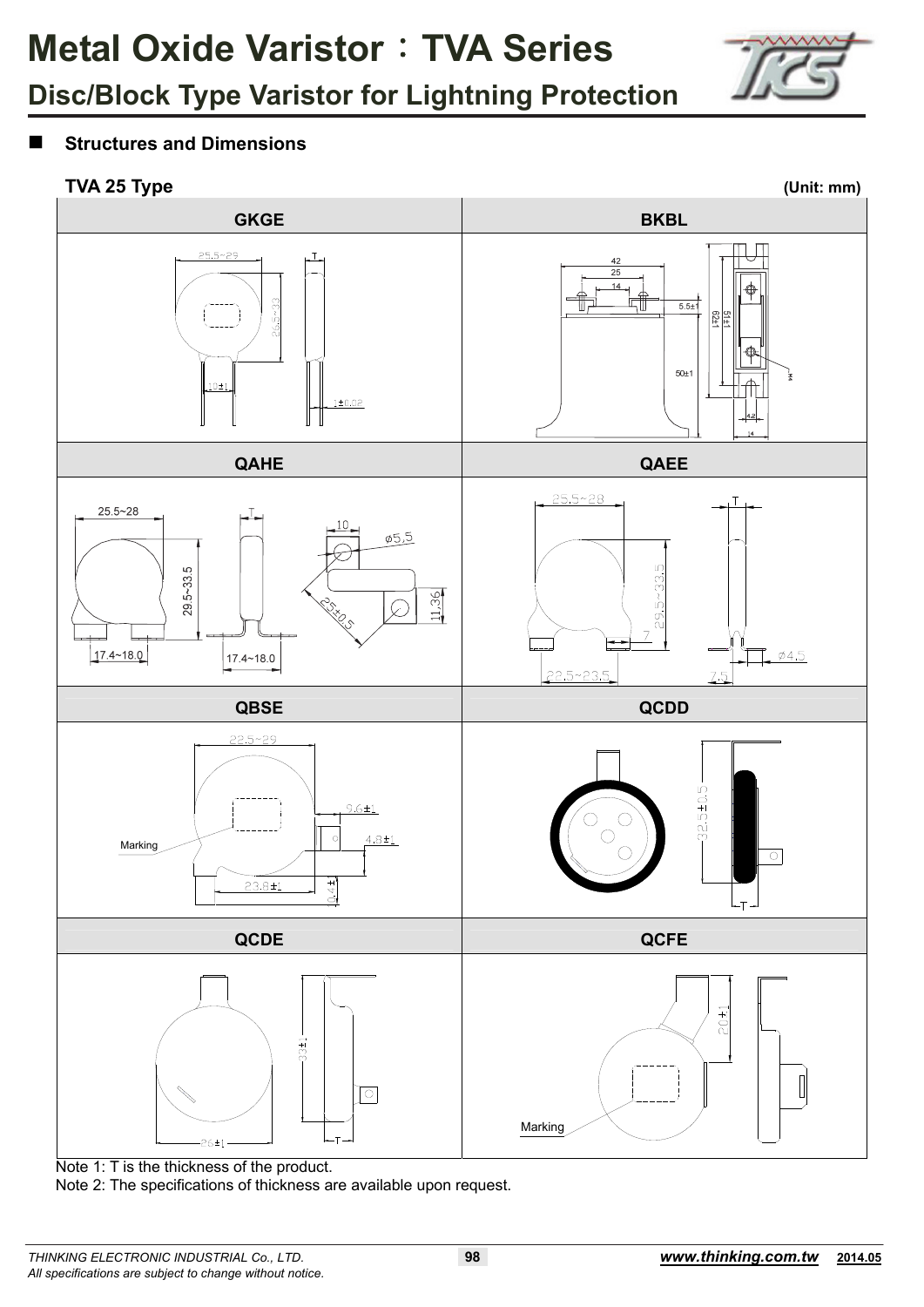

## **Disc/Block Type Varistor for Lightning Protection**

### **Structures and Dimensions**

### **TVA 25 Type (Unit: mm)**



Note 1: T is the thickness of the product.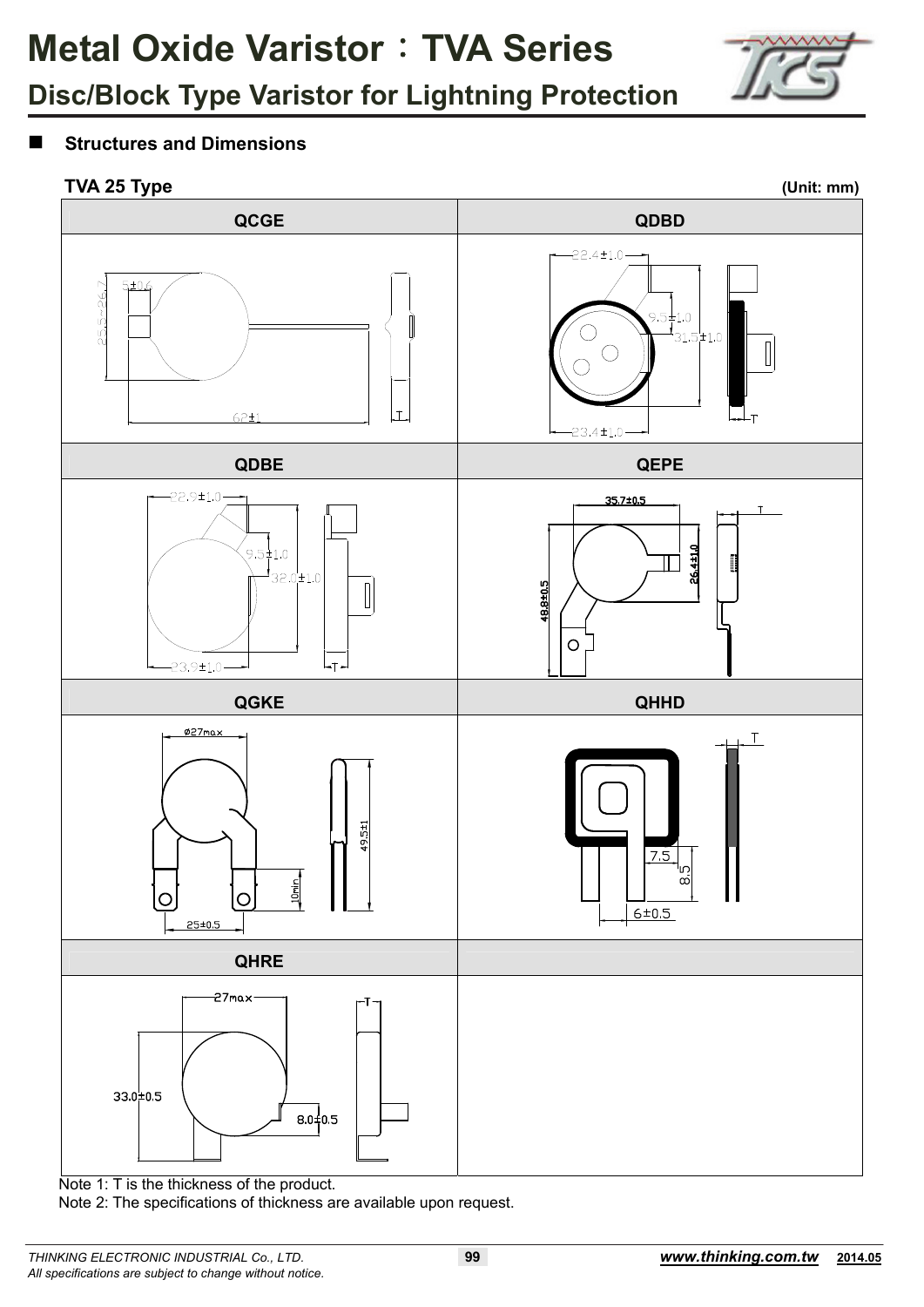

## **Structures and Dimensions**

## **TVA 32 Type (Unit: mm)** (Unit: mm)



Note 1: T is the thickness of the product.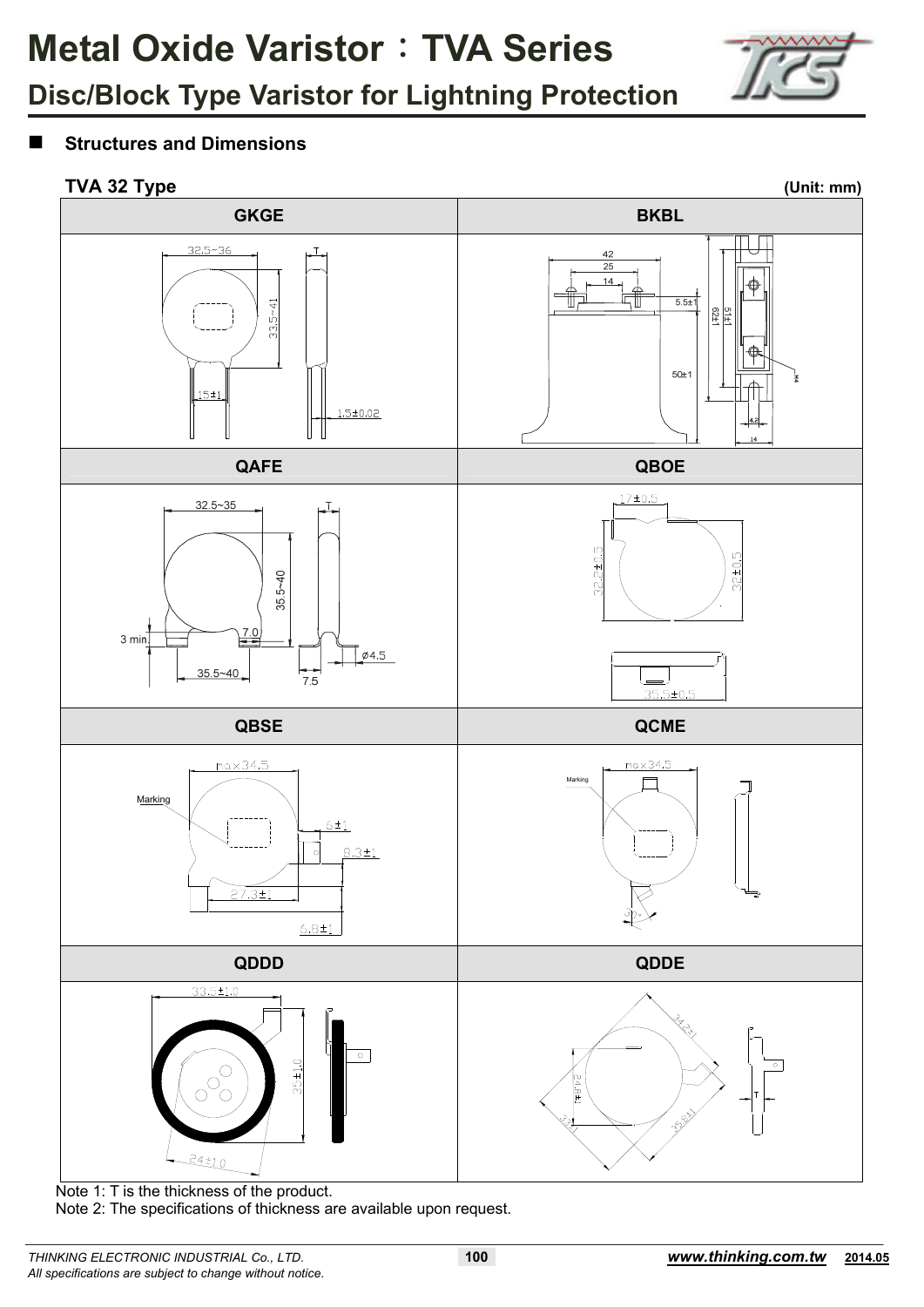

## **Structures and Dimensions**



Note 1: T is the thickness of the product.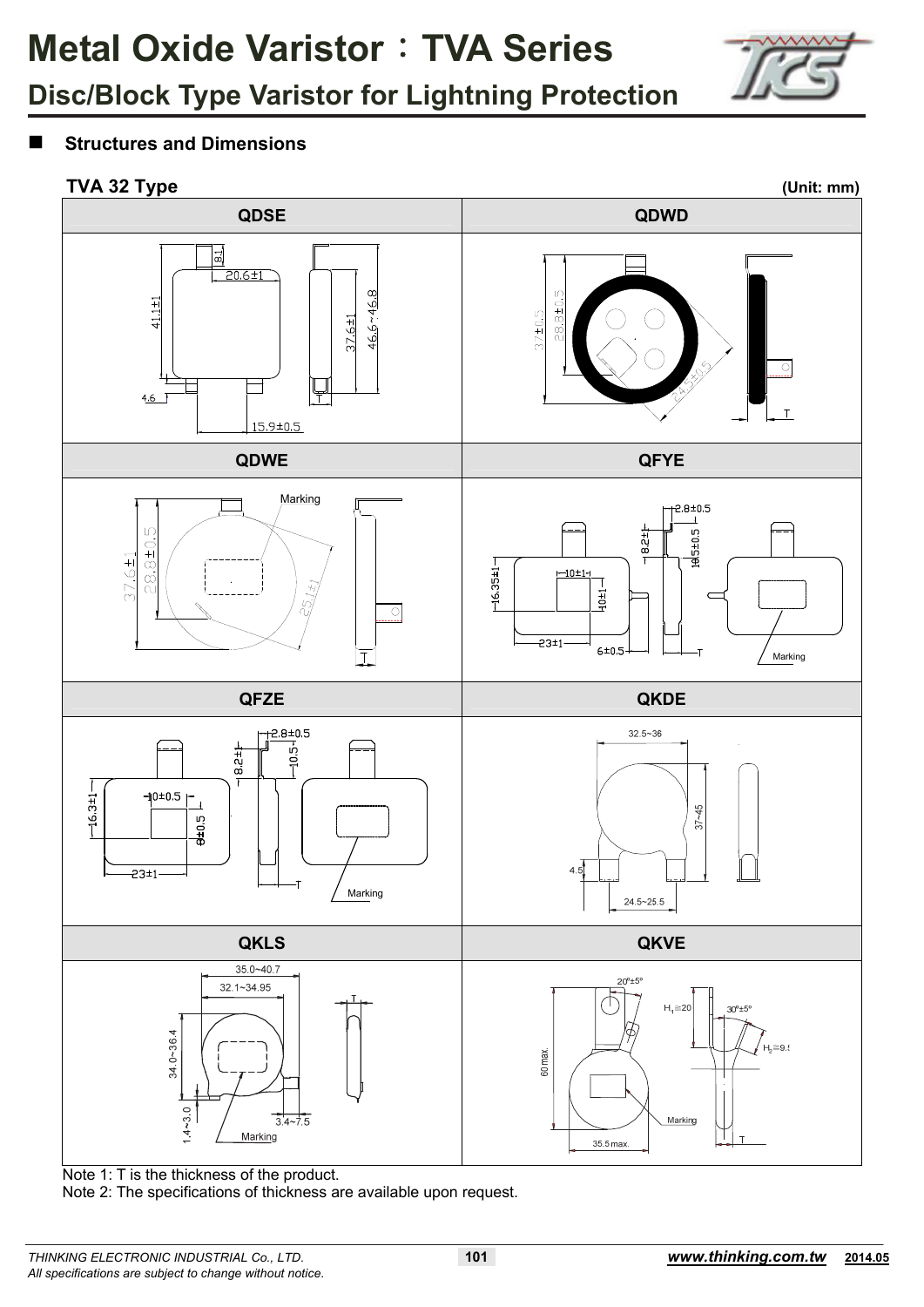

## **Structures and Dimensions**



Note 1: T is the thickness of the product.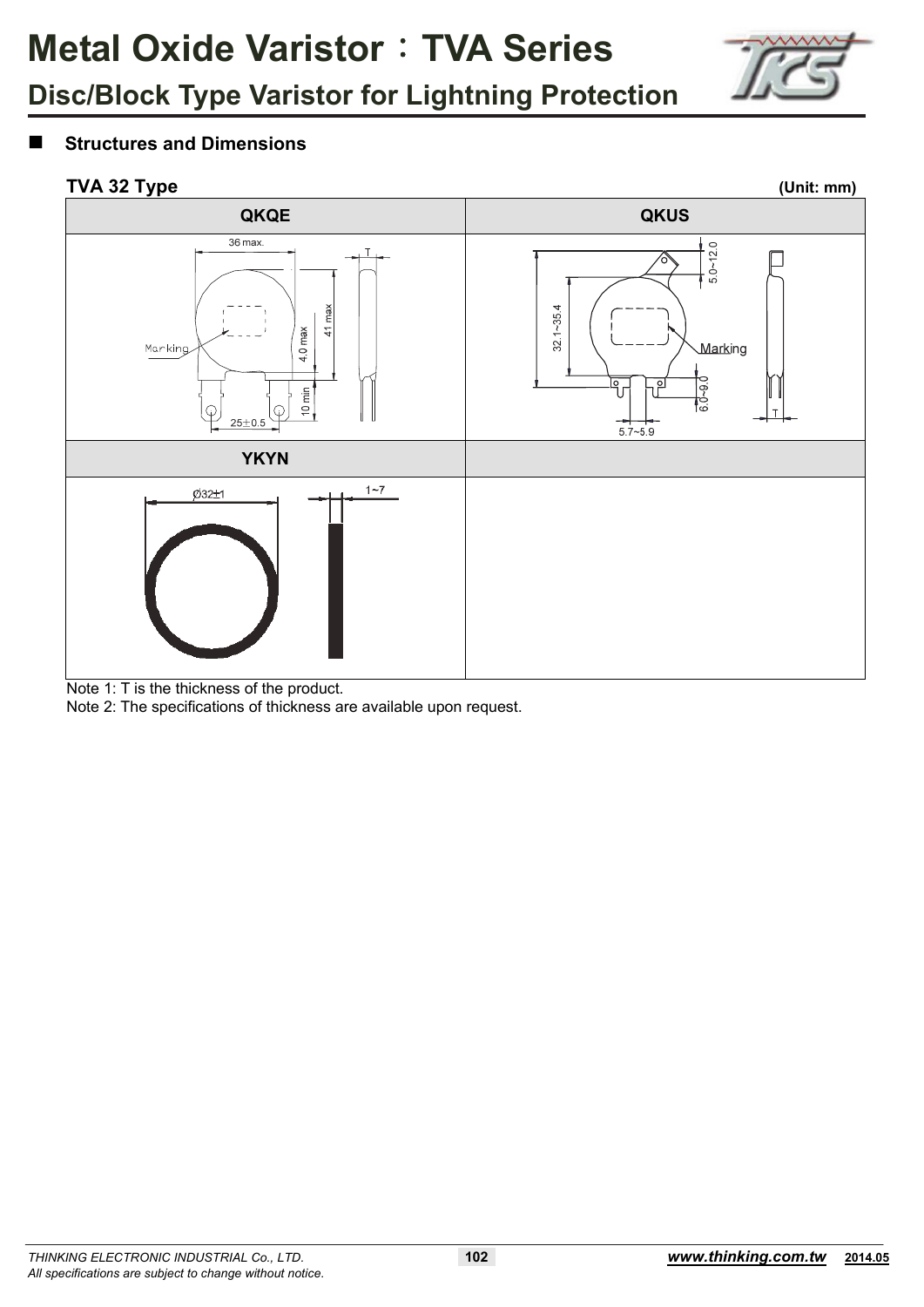

## **Structures and Dimensions**

## **TVA 34 Type (Unit: mm)**

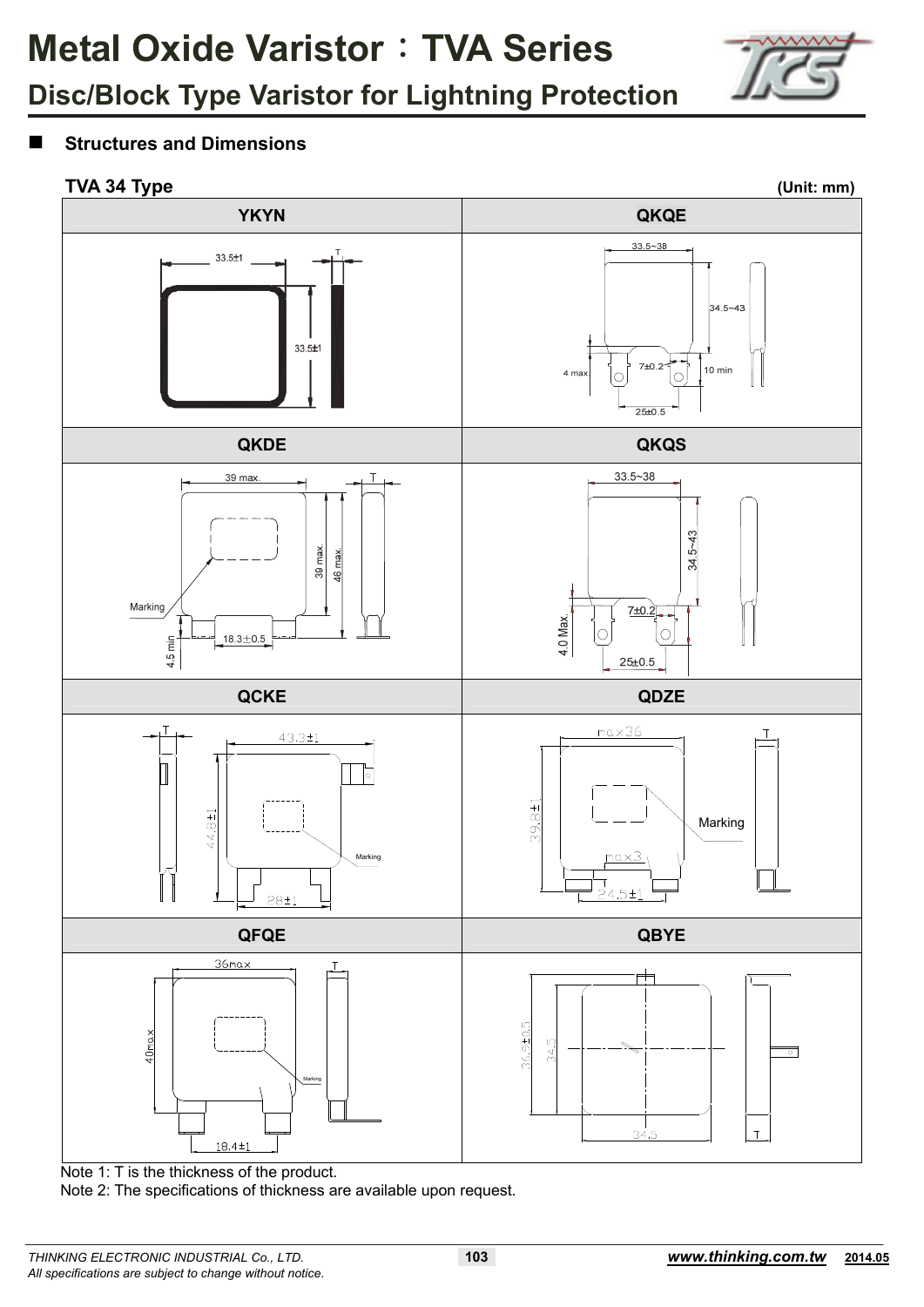

## **Structures and Dimensions**

### **TVA 34 Type (Unit: mm)**



Note 1: T is the thickness of the product.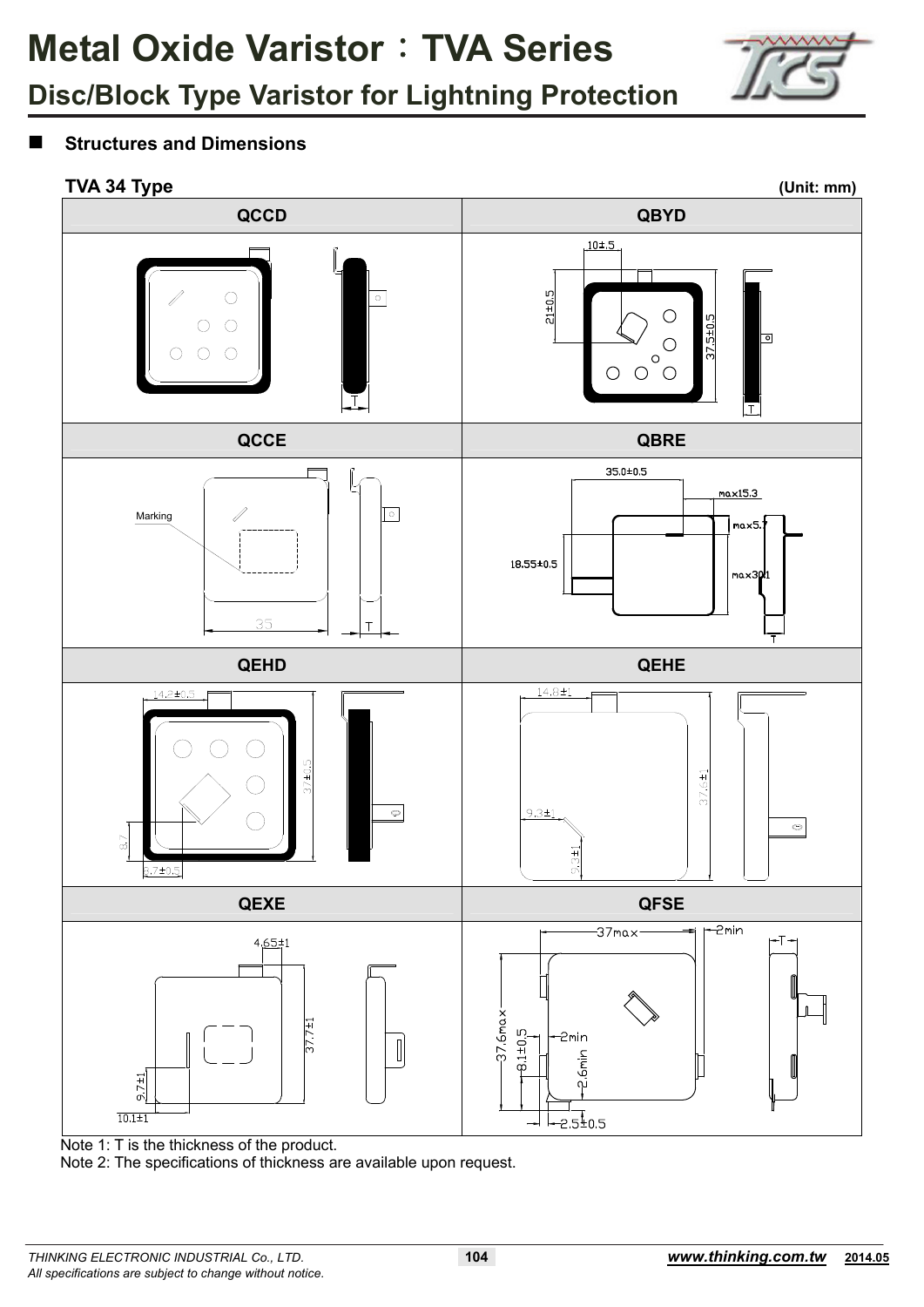

## **Structures and Dimensions**



Note 1: T is the thickness of the product.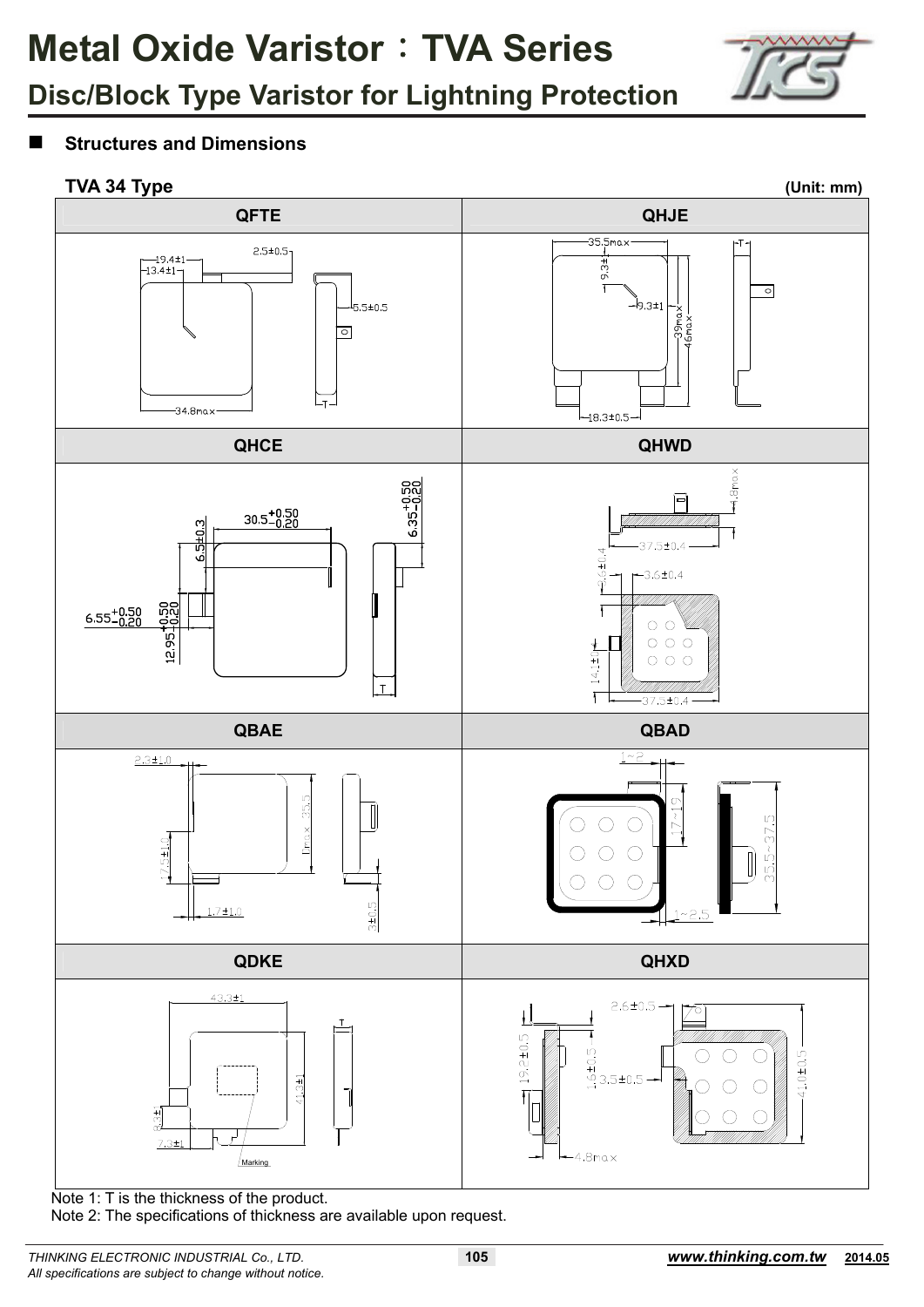

## **Structures and Dimensions**



Note 1: T is the thickness of the product.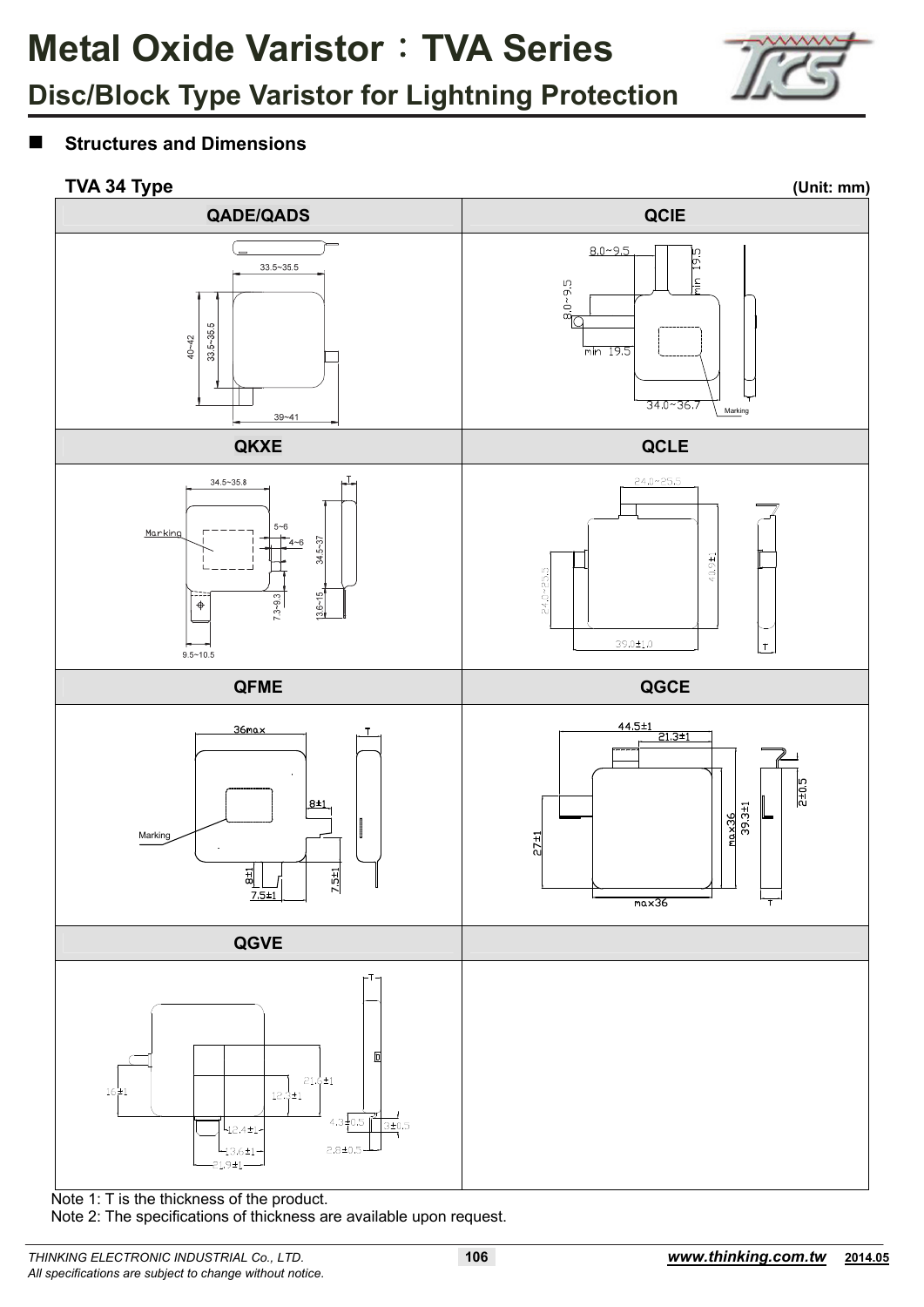

### **Structures and Dimensions**

### **TVA 34 Type (Unit: mm)**



Note 1: T is the thickness of the product.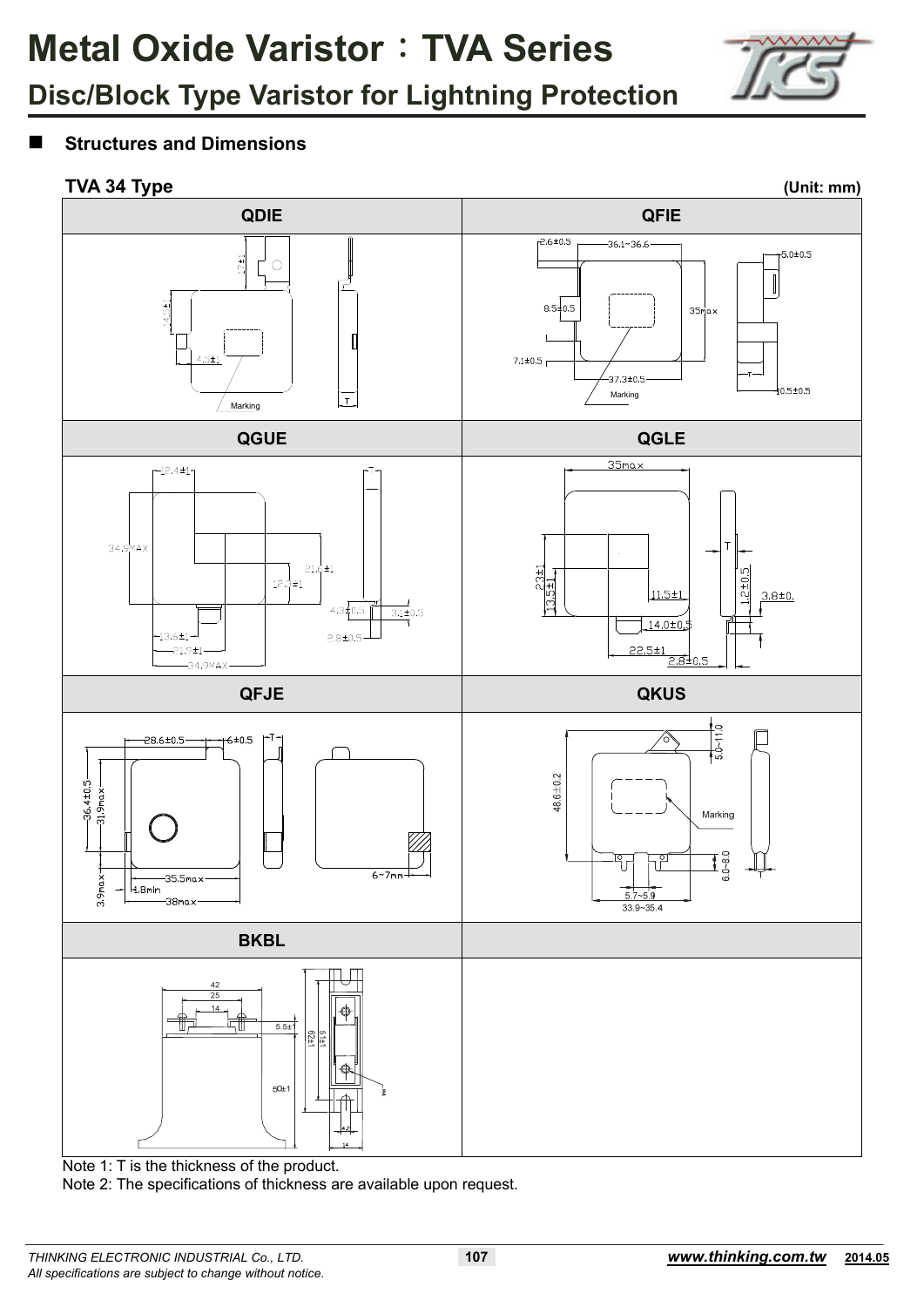

## **Structures and Dimensions**



Note 1: T is the thickness of the product.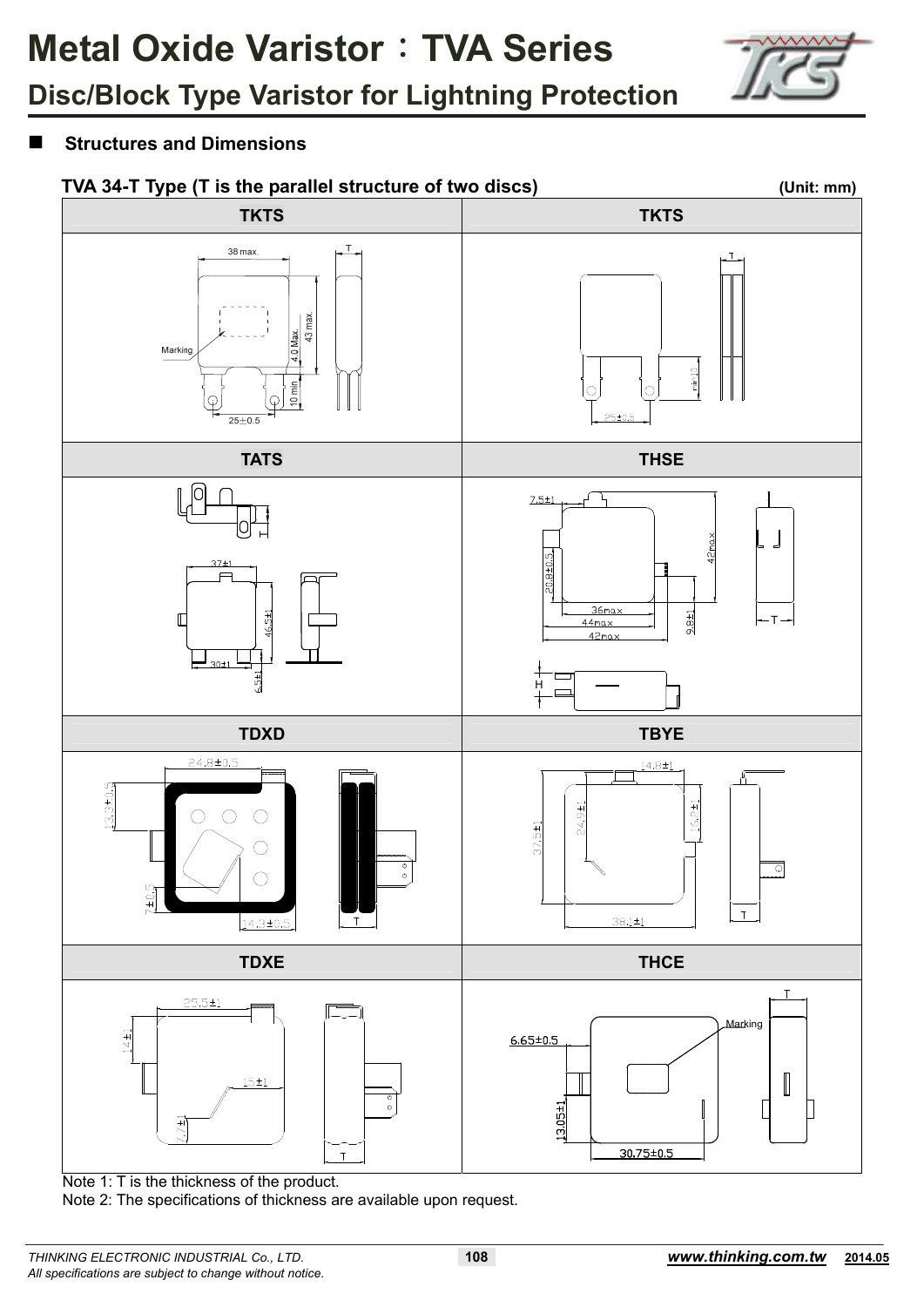

## **Structures and Dimensions**



Note 1: T is the thickness of the product.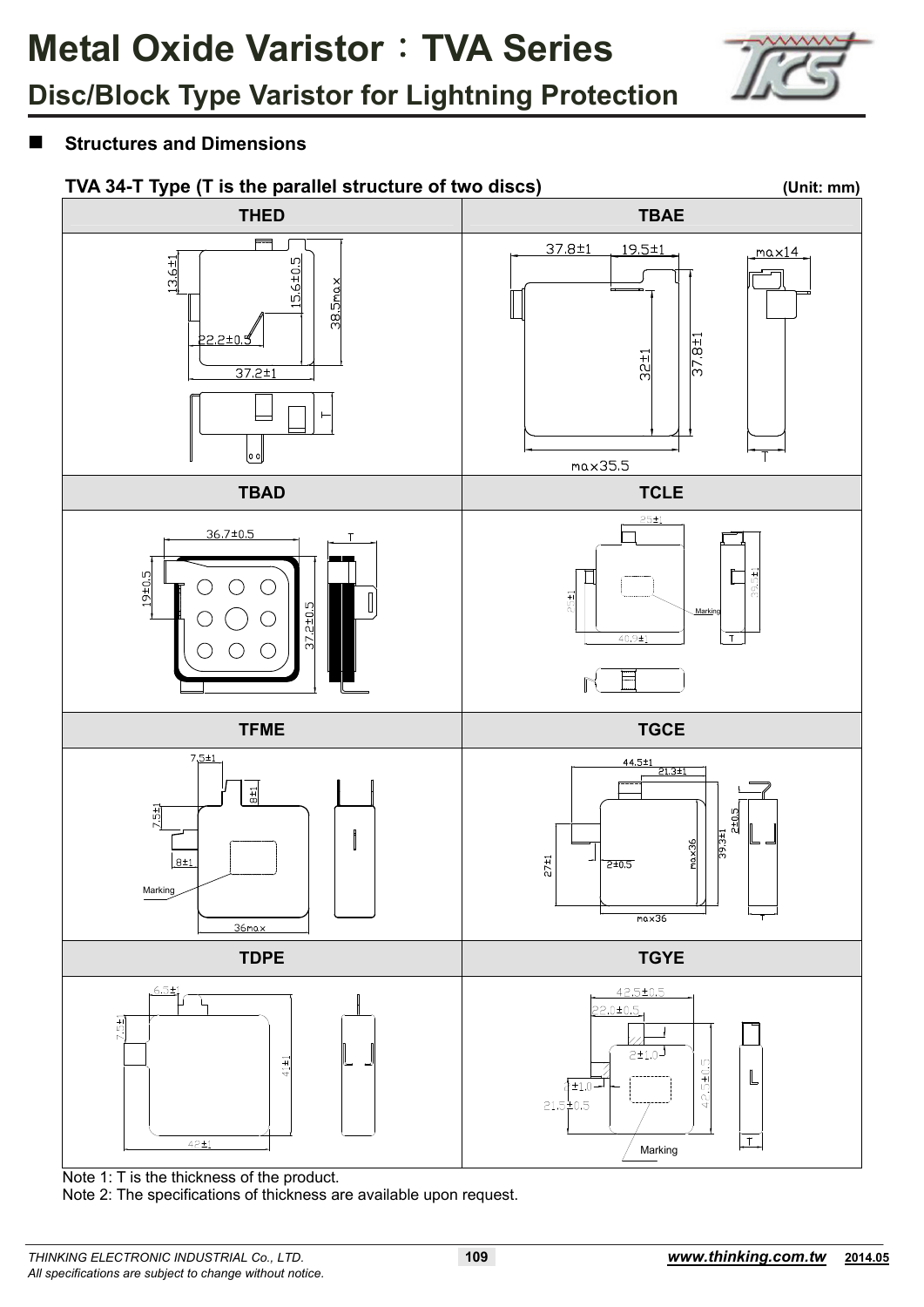

### **Structures and Dimensions**





Note 1: T is the thickness of the product.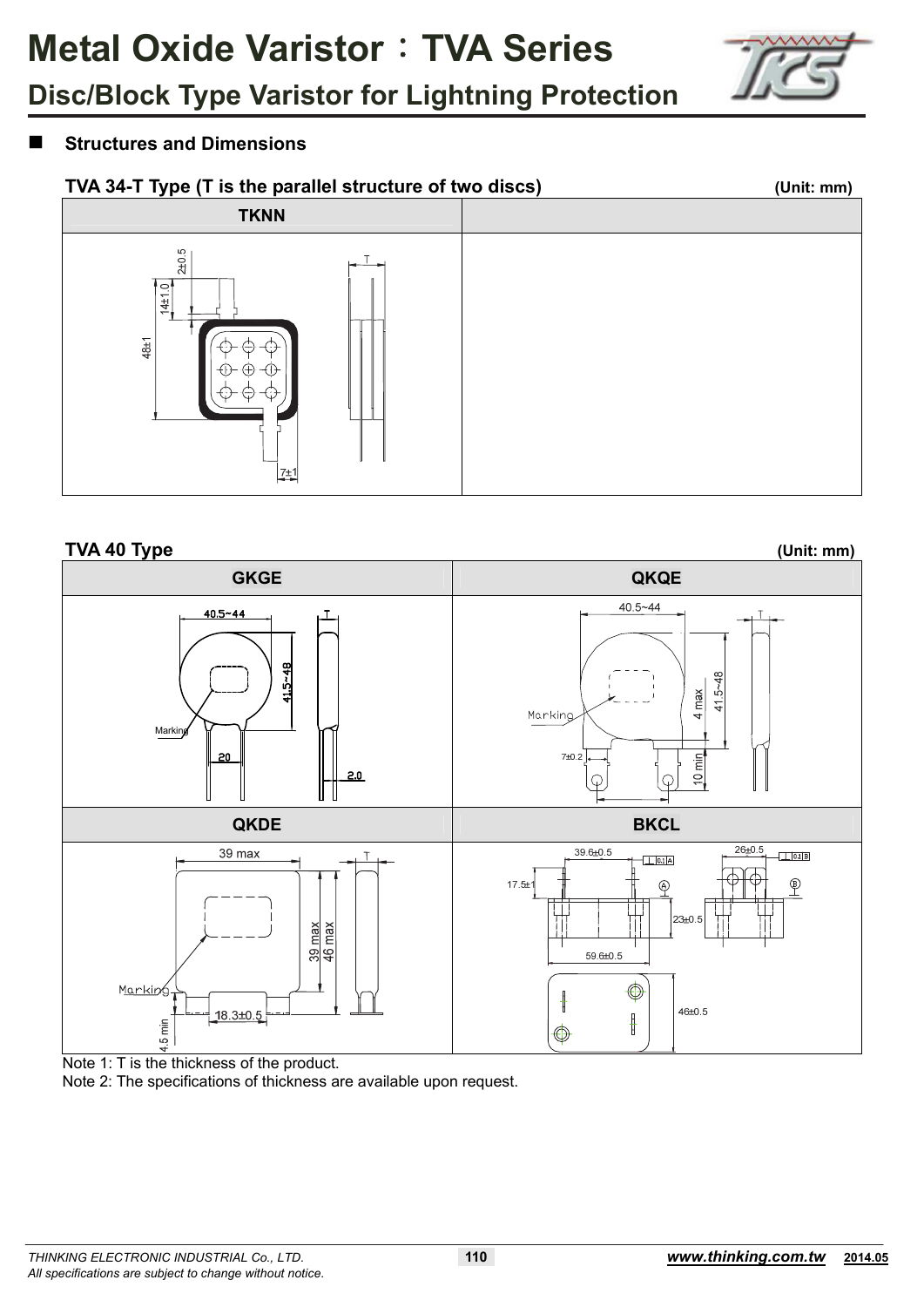

### **Structures and Dimensions**



Note 1: T is the thickness of the product.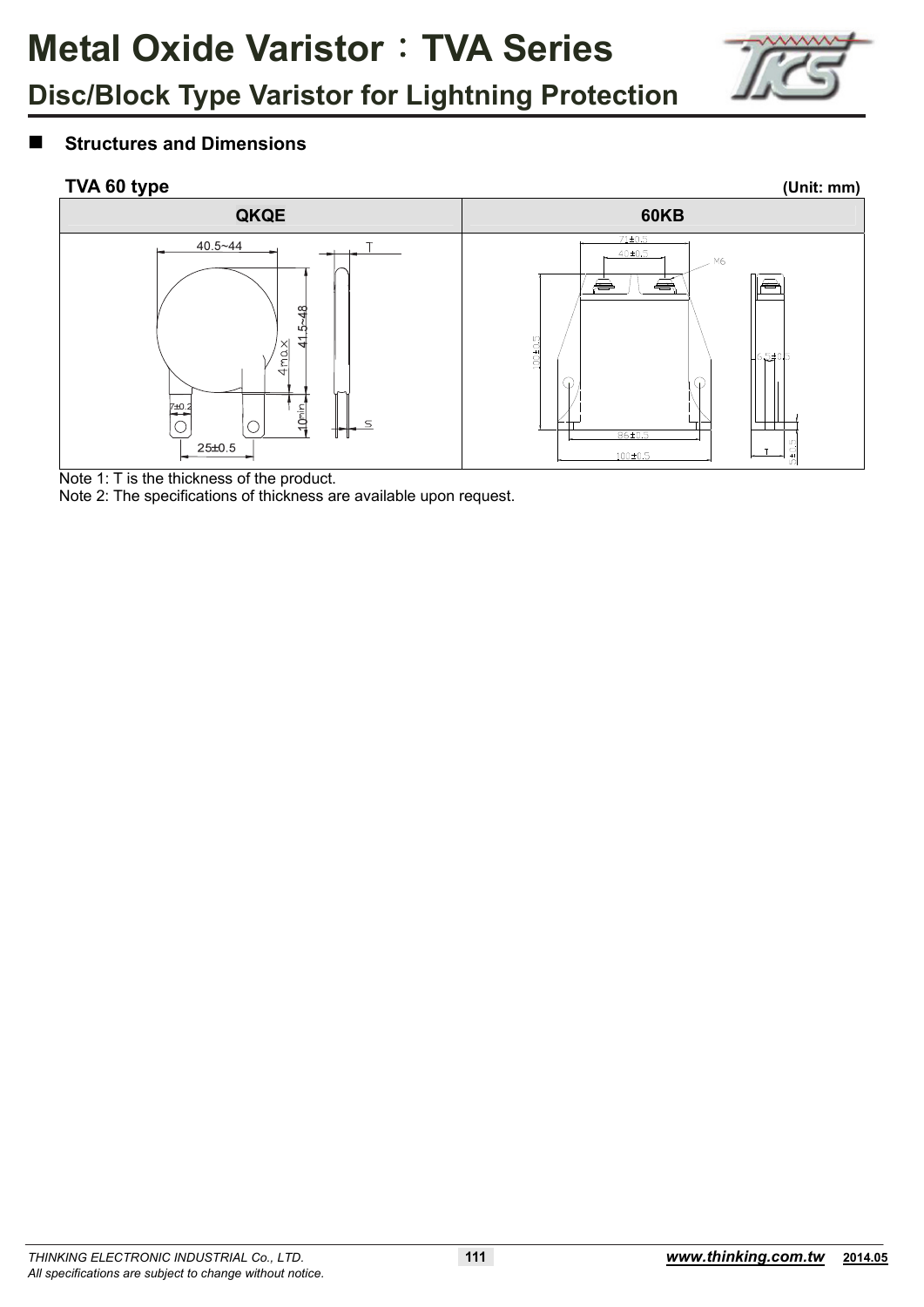

## **Electrical Characteristics**

### **25mm Series**

| Part No.      | Varistor<br>Voltage<br>$(Q)$ 1mA DC) | Max.<br>Continuous<br>Voltage |                 |              | Max.<br>Clamping<br>Voltage<br>$(8/20 \mu s)$ | Max.<br>Surge<br>Current <sup>*1</sup><br>$(8/20 \mu s)$ |              | Surge<br>Operating<br>Duty Test <sup>*2</sup><br>$(8/20 \mu s)$ | Max.<br>Energy<br>(2ms) | Rated<br>Power | Reference<br>Capacitance<br>@1KHz |                              | Safety<br>Approvals     |
|---------------|--------------------------------------|-------------------------------|-----------------|--------------|-----------------------------------------------|----------------------------------------------------------|--------------|-----------------------------------------------------------------|-------------------------|----------------|-----------------------------------|------------------------------|-------------------------|
|               | $V_{1mA}$<br>(V)                     | $V_{AC(rms)}$<br>(V)          | $V_{DC}$<br>(V) | $V_P$<br>(V) | p <br>(A)                                     | Imax<br>(KA)                                             | Imax<br>(KA) | In<br>(KA)                                                      | Wmax<br>(J)             | P<br>(W)       | Cp<br>(pF)                        | <b>UL 1449</b><br>$3rd$ &cUL | <b>UL 1414</b><br>& cUL |
| TVA25201KOOOO | 200(180~220)                         | 130                           | 170             | 340          | 150                                           | 25                                                       | 20           | 10                                                              | 128                     | 1.0            | 2200                              | $\sqrt{}$                    | $\sqrt{ }$              |
| TVA25221KOOOO | 220(198~242)                         | 140                           | 180             | 365          | 150                                           | 25                                                       | 20           | 10                                                              | 135                     | 1.0            | 2000                              | $\sqrt{}$                    | $\sqrt{}$               |
| TVA25241KOOOO | 240(216~264)                         | 150                           | 200             | 395          | 150                                           | 25                                                       | 20           | 10                                                              | 146                     | 1.0            | 1900                              | $\sqrt{}$                    | $\sqrt{}$               |
| TVA25271KOOOO | 270(243~297)                         | 175                           | 225             | 455          | 150                                           | 25                                                       | 20           | 10                                                              | 170                     | 1.0            | 1600                              | $\sqrt{}$                    | $\sqrt{}$               |
| TVA25361KOOOO | 360(324~396)                         | 230                           | 300             | 595          | 150                                           | 25                                                       | 20           | 10                                                              | 190                     | 1.0            | 1300                              | $\sqrt{}$                    | $\sqrt{}$               |
| TVA25391KOOOO | 390(351~429)                         | 250                           | 320             | 650          | 150                                           | 25                                                       | 20           | 10                                                              | 210                     | 1.0            | 1100                              | $\sqrt{}$                    | $\sqrt{}$               |
| TVA25431KOOOO | 430(387~473)                         | 275                           | 350             | 710          | 150                                           | 25                                                       | 20           | 10                                                              | 220                     | 1.0            | 1000                              | $\sqrt{}$                    | $\sqrt{}$               |
| TVA25471KOOOO | 470(423~517)                         | 300                           | 385             | 775          | 150                                           | 25                                                       | 20           | 10                                                              | 225                     | 1.0            | 950                               | $\sqrt{}$                    | $\sqrt{}$               |
| TVA25511KOOOO | 510(459~561)                         | 320                           | 415             | 845          | 150                                           | 25                                                       | 20           | 10                                                              | 230                     | $1.0\,$        | 900                               | $\sqrt{}$                    | $\sqrt{}$               |
| TVA25561KOOOO | 560(504~616)                         | 350                           | 450             | 930          | 150                                           | 25                                                       | 20           | 10                                                              | 235                     | 1.0            | 800                               | $\sqrt{}$                    | $\sqrt{ }$              |
| TVA25621KOOOO | 620(558~682)                         | 385                           | 505             | 1025         | 150                                           | 25                                                       | 20           | 10                                                              | 240                     | 1.0            | 700                               | $\sqrt{}$                    | $\sqrt{ }$              |
| TVA25681KOOOO | 680(612~748)                         | 420                           | 560             | 1120         | 150                                           | 25                                                       | 20           | 10                                                              | 250                     | 1.0            | 650                               | $\sqrt{}$                    | $\sqrt{}$               |
| TVA25751KOOOO | 750(675~825)                         | 460                           | 615             | 1240         | 150                                           | 25                                                       | 20           | 10                                                              | 275                     | 1.0            | 600                               | $\sqrt{}$                    | $\sqrt{}$               |
| TVA25781KOOOO | 780(702~858)                         | 485                           | 640             | 1290         | 150                                           | 25                                                       | 20           | 10                                                              | 290                     | 1.0            | 550                               | $\sqrt{}$                    | $\sqrt{}$               |
| TVA25821KOOOO | 820(738~902)                         | 510                           | 670             | 1355         | 150                                           | 25                                                       | 20           | 10                                                              | 300                     | 1.0            | 520                               | $\sqrt{}$                    | $\sqrt{}$               |
| TVA25911KOOOO | 910(819~1001)                        | 550                           | 745             | 1500         | 150                                           | 25                                                       | 20           | 10                                                              | 340                     | 1.0            | 500                               | $\sqrt{}$                    | $\sqrt{}$               |
| TVA25951KOOOO | 950(855~1045)                        | 575                           | 765             | 1570         | 150                                           | 25                                                       | 20           | 10                                                              | 355                     | 1.0            | 450                               | $\sqrt{}$                    | $\sqrt{ }$              |
| TVA25102KOOOO | 1000(900~1100)                       | 625                           | 825             | 1650         | 150                                           | 25                                                       | 20           | 10                                                              | 375                     | 1.0            | 430                               | $\sqrt{}$                    | $\sqrt{ }$              |
| TVA25112KOOOO | 1100(990~1210)                       | 680                           | 895             | 1815         | 150                                           | 25                                                       | 20           | 10                                                              | 390                     | 1.0            | 400                               | $\sqrt{}$                    | $\sqrt{ }$              |
| TVA25122KOOOO | 1200(1080~1320)                      | 750                           | 980             | 2000         | 150                                           | 25                                                       | 20           | 10                                                              | 420                     | 1.0            | 370                               | $\sqrt{}$                    | $\sqrt{ }$              |

Note:  $\Box \Box \Box \Box$  is structure code and please refers to the dimensions.

1) For "GKGE structure: Max. Surge Current (8/20μs) test condition is 15KA\*1 time.

2) Surge Operating Duty Test is the specification refers to IEC61643-1, class Ⅱ.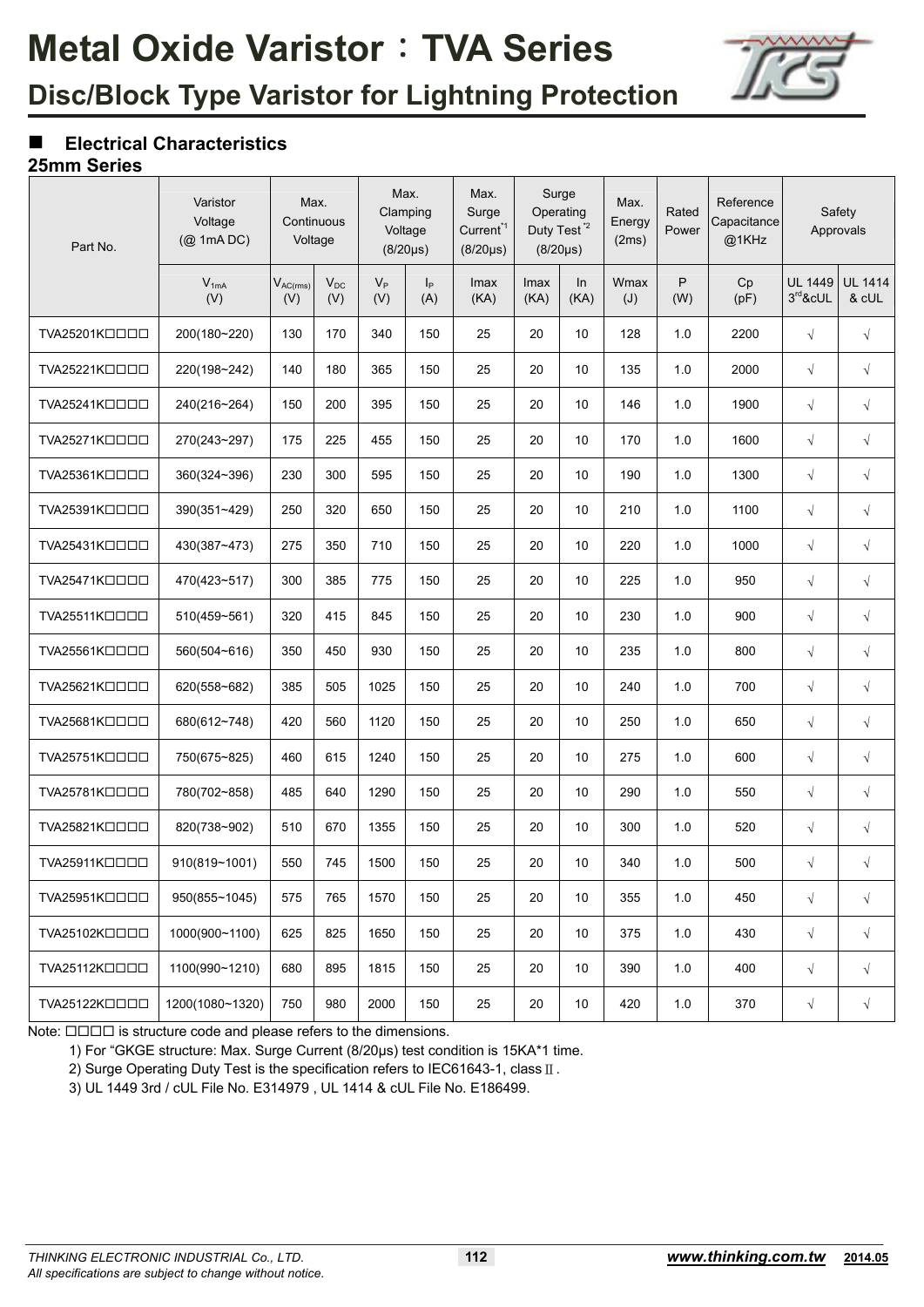

## **Disc/Block Type Varistor for Lightning Protection**

### **32mm Series**

| Part No.      | Varistor<br>Voltage<br>$(Q$ 1mA DC) |                      | Max.<br>Continuous<br>Voltage |              | Max.<br>Clamping<br>Voltage<br>$(8/20 \mu s)$ | Max.<br>Surge<br>Current <sup>*1</sup><br>$(8/20\mu s)$ |              | Surge<br>Operating<br>Duty Test <sup>*2</sup><br>$(8/20 \mu s)$ | Max.<br>Energy<br>(2ms) | Rated<br>Power | Reference<br>Capacitance<br>@1KHz |                               | Safety<br>Approvals     |
|---------------|-------------------------------------|----------------------|-------------------------------|--------------|-----------------------------------------------|---------------------------------------------------------|--------------|-----------------------------------------------------------------|-------------------------|----------------|-----------------------------------|-------------------------------|-------------------------|
|               | $V_{1mA}$<br>(V)                    | $V_{AC(rms)}$<br>(V) | $V_{DC}$<br>(V)               | $V_P$<br>(V) | p <br>(A)                                     | Imax<br>(KA)                                            | Imax<br>(KA) | In<br>(KA)                                                      | Wmax<br>(J)             | P<br>(W)       | Cp<br>(pF)                        | <b>UL 1449</b><br>$3rd$ & cUL | <b>UL 1414</b><br>& cUL |
| TVA32201KOOOO | 200(180~220)                        | 130                  | 170                           | 340          | 200                                           | 30                                                      | 30           | 15                                                              | 210                     | 1.2            | 3900                              | $\sqrt{}$                     | $\sqrt{}$               |
| TVA32221KOOOO | 220(198~242)                        | 140                  | 180                           | 365          | 200                                           | 30                                                      | 30           | 15                                                              | 225                     | 1.2            | 3500                              | $\sqrt{}$                     | $\sqrt{}$               |
| TVA32241KOOOO | 240(216~264)                        | 150                  | 200                           | 395          | 200                                           | 30                                                      | 30           | 15                                                              | 240                     | 1.2            | 3300                              | $\sqrt{}$                     | $\sqrt{}$               |
| TVA32271KOOOO | 270(243~297)                        | 175                  | 225                           | 455          | 200                                           | 30                                                      | 30           | 15                                                              | 250                     | 1.2            | 2800                              | $\sqrt{}$                     | $\sqrt{}$               |
| TVA32361KOOOO | 360(324~396)                        | 230                  | 300                           | 595          | 200                                           | 30                                                      | 30           | 15                                                              | 300                     | 1.2            | 2200                              | $\sqrt{}$                     | $\sqrt{}$               |
| TVA32391KOOOO | 390(351~429)                        | 250                  | 320                           | 650          | 200                                           | 30                                                      | 30           | 15                                                              | 330                     | 1.2            | 2000                              | $\sqrt{}$                     | $\sqrt{}$               |
| TVA32431KOOOO | 430(387~473)                        | 275                  | 350                           | 710          | 200                                           | 30                                                      | 30           | 15                                                              | 360                     | 1.2            | 1800                              | $\sqrt{}$                     | $\sqrt{}$               |
| TVA32471KOOOO | 470(423~517)                        | 300                  | 385                           | 775          | 200                                           | 30                                                      | 30           | 15                                                              | 405                     | 1.2            | 1700                              | $\sqrt{}$                     | $\sqrt{}$               |
| TVA32511KOOOO | 510(459~561)                        | 320                  | 415                           | 845          | 200                                           | 30                                                      | 30           | 15                                                              | 430                     | 1.2            | 1600                              | $\sqrt{}$                     | $\sqrt{}$               |
| TVA32561KOOOO | 560(504~616)                        | 350                  | 450                           | 930          | 200                                           | 30                                                      | 30           | 15                                                              | 470                     | 1.2            | 1400                              | $\sqrt{}$                     | $\sqrt{}$               |
| TVA32621KOOOO | 620(558~682)                        | 385                  | 505                           | 1025         | 200                                           | 30                                                      | 30           | 15                                                              | 550                     | 1.2            | 1250                              | $\sqrt{}$                     | $\sqrt{}$               |
| TVA32681KOOOO | 680(612~748)                        | 420                  | 560                           | 1120         | 200                                           | 30                                                      | 30           | 15                                                              | 600                     | 1.2            | 1150                              | $\sqrt{}$                     | $\sqrt{}$               |
| TVA32751KOOOO | 750(675~825)                        | 460                  | 615                           | 1240         | 200                                           | 30                                                      | 30           | 15                                                              | 660                     | 1.2            | 1100                              | $\sqrt{}$                     | $\sqrt{}$               |
| TVA32781KOOOO | 780(702~858)                        | 485                  | 640                           | 1290         | 200                                           | 30                                                      | 30           | 15                                                              | 680                     | 1.2            | 1050                              | $\sqrt{}$                     | $\sqrt{}$               |
| TVA32821KOOOO | 820(738~902)                        | 510                  | 670                           | 1355         | 200                                           | 30                                                      | 30           | 15                                                              | 550                     | 1.2            | 950                               | $\sqrt{}$                     | $\sqrt{}$               |
| TVA32911KOOOO | 910(819~1001)                       | 550                  | 745                           | 1500         | 200                                           | 30                                                      | 30           | 15                                                              | 620                     | 1.2            | 900                               | $\sqrt{}$                     | $\sqrt{}$               |
| TVA32951KOOOO | 950(855~1045)                       | 575                  | 765                           | 1570         | 200                                           | 30                                                      | 30           | 15                                                              | 660                     | 1.2            | 850                               | $\sqrt{}$                     | $\sqrt{}$               |
| TVA32102KOOOO | 1000(900~1100)                      | 625                  | 825                           | 1650         | 200                                           | 30                                                      | 30           | 15                                                              | 690                     | 1.2            | 800                               | $\sqrt{}$                     | $\sqrt{}$               |
| TVA32112KOOOO | 1100(990~1210)                      | 680                  | 895                           | 1815         | 200                                           | 30                                                      | 30           | 15                                                              | 760                     | 1.2            | 750                               | $\sqrt{}$                     | $\sqrt{}$               |
| TVA32122KDDDD | 1200(1080~1320)                     | 750                  | 980                           | 2000         | 200                                           | 30                                                      | 30           | 15                                                              | 800                     | $1.2$          | 650                               | $\sqrt{}$                     | $\sqrt{}$               |
| TVA32182KOOOO | 1800(1620~1980)                     | 1000                 | 1465                          | 2970         | 200                                           | 25                                                      | 25           | 12.5                                                            | 1200                    | 1.2            | 450                               | $\sqrt{}$                     | $\sqrt{}$               |

Note:  $\Box\Box\Box\Box$  is structure code and please refers to the dimensions.

1) For "GKGE" structure: Max. Surge Current (8/20μs) test condition is 25KA\*1time.

2) Surge Operating Duty Test is the specification refers to IEC61643-1, class Ⅱ.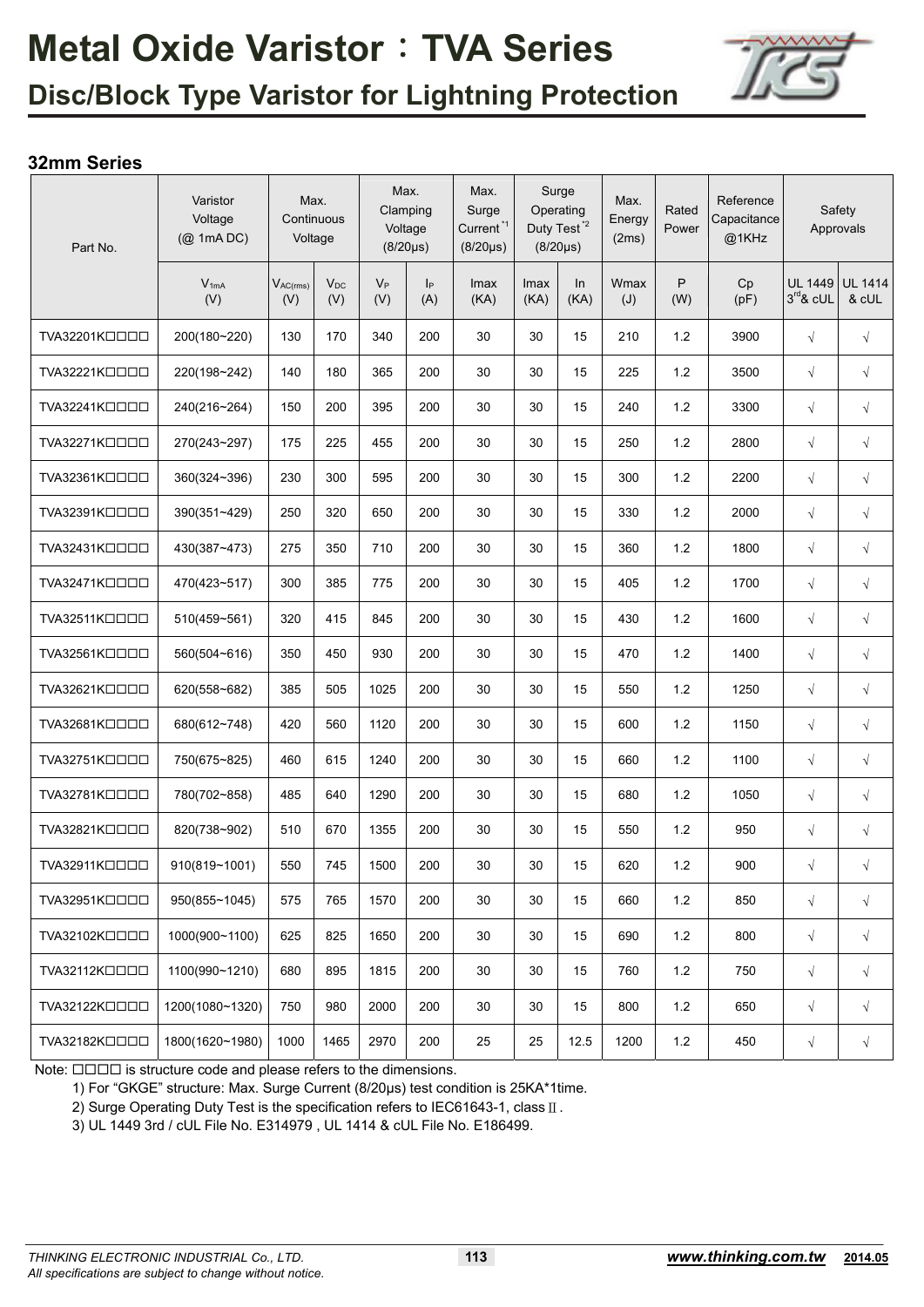

### **34\*34mm Series**

| Part No.      | Varistor<br>Voltage<br>(@ 1mA DC) | Max.<br>Continuous<br>Voltage |                 | Clamping     | Max.<br>Voltage<br>$(8/20\mu s)$ | Max.<br>Surge<br>Current<br>$(8/20 \mu s)$ | Surge<br>Duty Test <sup>*1</sup> | Operating<br>$(8/20 \mu s)$ | Max.<br>Energy<br>(2ms) | Rated<br>Power | Reference<br>Capacitance<br>@1KHz |           | Safety<br>Approvals     |            |
|---------------|-----------------------------------|-------------------------------|-----------------|--------------|----------------------------------|--------------------------------------------|----------------------------------|-----------------------------|-------------------------|----------------|-----------------------------------|-----------|-------------------------|------------|
|               | $V_{1mA}$<br>(V)                  | $V_{AC(rms)}$<br>(V)          | $V_{DC}$<br>(V) | $V_P$<br>(V) | I <sub>P</sub><br>(A)            | Imax<br>(KA)                               | Imax<br>(KA)                     | ln<br>(KA)                  | Wmax<br>$(\mathsf{U})$  | P<br>(W)       | Cp<br>(pF)                        | 3rd&cUL   | UL 1449 UL 1414<br>&cUL | <b>TUV</b> |
| TVA34201KOOOO | 200(180~220)                      | 130                           | 170             | 340          | 300                              | 50                                         | 40                               | 20                          | 310                     | 1.4            | 5600                              | $\sqrt{}$ | $\sqrt{}$               | $\sqrt{ }$ |
| TVA34221KOOOO | 220(198~242)                      | 140                           | 180             | 365          | 300                              | 50                                         | 40                               | 20                          | 340                     | 1.4            | 5000                              | $\sqrt{}$ | $\sqrt{ }$              | $\sqrt{ }$ |
| TVA34241KOOOO | 240(216~264)                      | 150                           | 200             | 395          | 300                              | 50                                         | 40                               | 20                          | 360                     | 1.4            | 4800                              | $\sqrt{}$ | $\sqrt{ }$              | $\sqrt{}$  |
| TVA34271KOOOO | 270(243~297)                      | 175                           | 225             | 455          | 300                              | 50                                         | 40                               | 20                          | 400                     | 1.4            | 4100                              | $\sqrt{}$ | $\sqrt{}$               | $\sqrt{ }$ |
| TVA34361KOOOO | 360(324~396)                      | 230                           | 300             | 595          | 300                              | 50                                         | 40                               | 20                          | 460                     | 1.4            | 3200                              | $\sqrt{}$ | $\sqrt{}$               | $\sqrt{}$  |
| TVA34391KOOOO | 390(351~429)                      | 250                           | 320             | 650          | 300                              | 50                                         | 40                               | 20                          | 490                     | 1.4            | 2800                              | $\sqrt{}$ | $\sqrt{ }$              | $\sqrt{ }$ |
| TVA34431KOOOO | 430(387~473)                      | 275                           | 350             | 710          | 300                              | 50                                         | 40                               | 20                          | 550                     | 1.4            | 2600                              | $\sqrt{}$ | $\sqrt{}$               | $\sqrt{}$  |
| TVA34471KOOOO | 470(423~517)                      | 300                           | 385             | 775          | 300                              | 50                                         | 40                               | 20                          | 595                     | 1.4            | 2400                              | $\sqrt{}$ | $\sqrt{ }$              | $\sqrt{ }$ |
| TVA34511KOOOO | 510(459~561)                      | 320                           | 415             | 845          | 300                              | 50                                         | 40                               | 20                          | 640                     | 1.4            | 2300                              | $\sqrt{}$ | $\sqrt{}$               | $\sqrt{}$  |
| TVA34561KOOOO | 560(504~616)                      | 350                           | 450             | 930          | 300                              | 50                                         | 40                               | 20                          | 710                     | 1.4            | 2000                              | $\sqrt{}$ | $\sqrt{}$               | $\sqrt{}$  |
| TVA34621KOOOO | 620(558~682)                      | 385                           | 505             | 1025         | 300                              | 50                                         | 40                               | 20                          | 800                     | 1.4            | 1800                              | $\sqrt{}$ | $\sqrt{ }$              | $\sqrt{ }$ |
| TVA34681KOOOO | 680(612~748)                      | 420                           | 560             | 1120         | 300                              | 50                                         | 40                               | 20                          | 910                     | 1.4            | 1700                              | $\sqrt{}$ | $\sqrt{}$               | $\sqrt{ }$ |
| TVA34751KOOOO | 750(675~825)                      | 460                           | 615             | 1240         | 300                              | 50                                         | 40                               | 20                          | 1000                    | 1.4            | 1600                              | $\sqrt{}$ | $\sqrt{ }$              | $\sqrt{ }$ |
| TVA34781KOOOO | 780(702~858)                      | 485                           | 640             | 1290         | 300                              | 50                                         | 40                               | 20                          | 1030                    | 1.4            | 1500                              | $\sqrt{}$ | $\sqrt{}$               | $\sqrt{ }$ |
| TVA34821KOOOO | 820(738~902)                      | 510                           | 670             | 1355         | 300                              | 50                                         | 40                               | 20                          | 860                     | 1.4            | 1400                              | $\sqrt{}$ | $\sqrt{ }$              | $\sqrt{ }$ |
| TVA34911KOOOO | 910(819~1001)                     | 550                           | 745             | 1500         | 300                              | 50                                         | 40                               | 20                          | 960                     | 1.4            | 1300                              | $\sqrt{}$ | $\sqrt{}$               | $\sqrt{}$  |
| TVA34951KOOOO | 950(855~1045)                     | 575                           | 765             | 1570         | 300                              | 50                                         | 40                               | 20                          | 1000                    | 1.4            | 1200                              | $\sqrt{}$ | $\sqrt{}$               | $\sqrt{ }$ |
| TVA34102KOOOO | 1000(900~1100)                    | 625                           | 825             | 1650         | 300                              | 50                                         | 40                               | 20                          | 1050                    | 1.4            | 1150                              | $\sqrt{}$ | $\sqrt{}$               | $\sqrt{ }$ |
| TVA34112KOOOO | 1100(990~1210)                    | 680                           | 895             | 1815         | 300                              | 50                                         | 40                               | 20                          | 1200                    | 1.4            | 1050                              | $\sqrt{}$ | $\sqrt{}$               | $\sqrt{ }$ |
| TVA34122KOOOO | 1200(1080~1320)                   | 750                           | 980             | 2000         | 300                              | 50                                         | 40                               | 20                          | 1310                    | 1.4            | 950                               | $\sqrt{}$ | $\sqrt{}$               | $\sqrt{}$  |
| TVA34182KOOOO | 1800(1620~1980)                   | 1000                          | 1465            | 2970         | 300                              | 40                                         | 30                               | 15                          | 1800                    | 1.4            | 700                               | $\sqrt{}$ | $\sqrt{}$               | $\sqrt{}$  |

Note:  $\Box\Box\Box\Box$  is structure code and please refers to the dimensions.

1) Surge Operating Duty Test is the specification refers to IEC61643-1, classⅡ.

2) UL 1449 3rd / cUL File No. E314979 , UL 1414 & cUL File No. E186499 , TUV File No. J 50182629.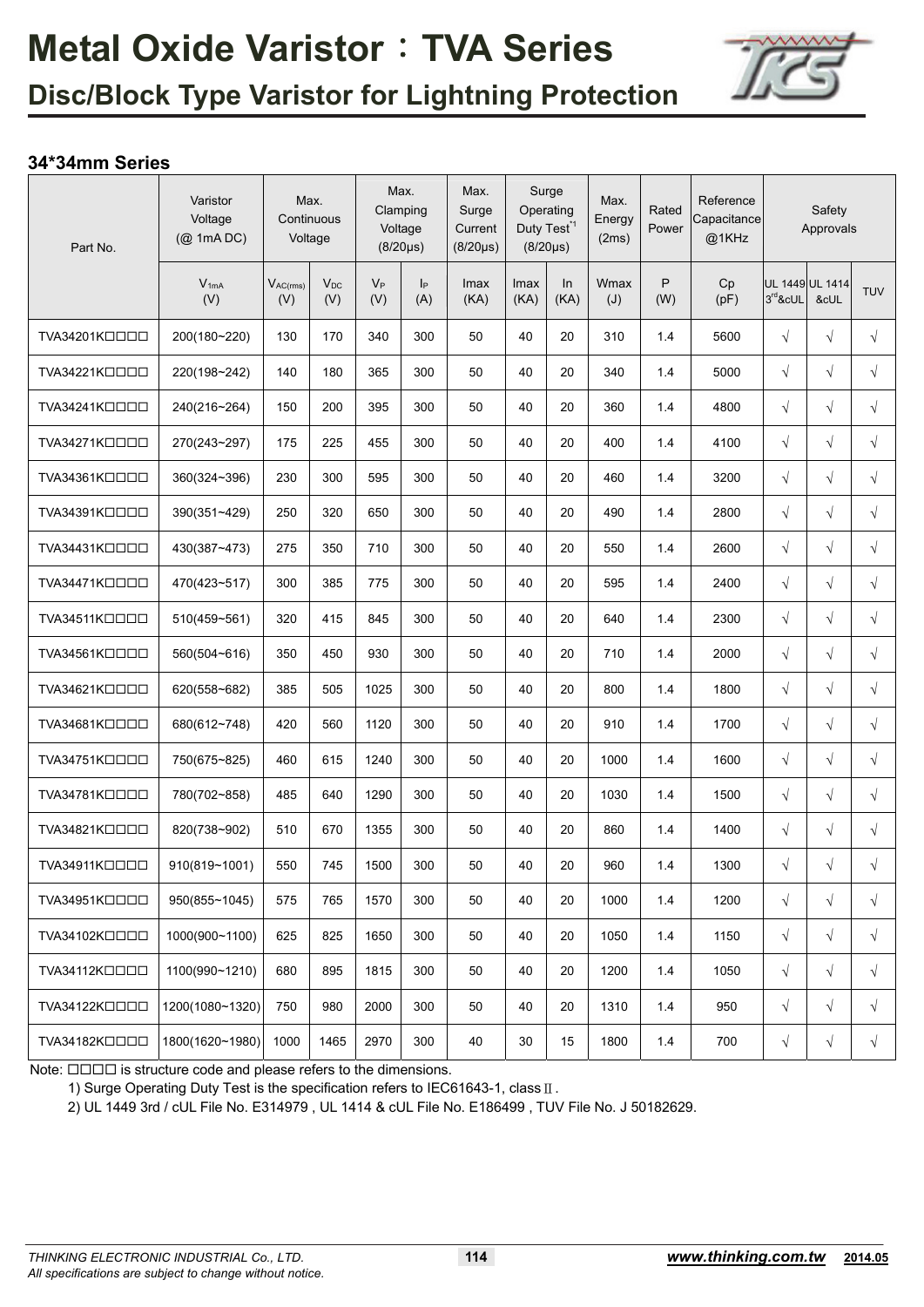

### **34-T mm Series (T is the parallel structure of two discs)**

| Part No.      | Varistor<br>Voltage<br>$(Q$ 1mA DC) | Max.<br>Continuous<br>Voltage |                 |              | Max.<br>Clamping<br>Voltage<br>$(8/20 \mu s)$ | Max.<br>Surge<br>Current<br>$(8/20\mu s)$ | Surge<br>Operating<br>Duty Test <sup>*1</sup><br>$(8/20 \mu s)$ |            | Max.<br>Energy<br>(2ms) | Rated<br>Power | Reference<br>Capacitance<br>@1KHz |                          | Safety<br>Approvals    |
|---------------|-------------------------------------|-------------------------------|-----------------|--------------|-----------------------------------------------|-------------------------------------------|-----------------------------------------------------------------|------------|-------------------------|----------------|-----------------------------------|--------------------------|------------------------|
|               | $V_{1mA}$<br>(V)                    | $V_{AC(rms)}$<br>(V)          | $V_{DC}$<br>(V) | $V_P$<br>(V) | p <br>(A)                                     | Imax<br>(KA)                              | Imax<br>(KA)                                                    | In<br>(KA) | Wmax<br>(J)             | P<br>(W)       | Cp<br>(pF)                        | <b>UL1449</b><br>3rd&cUL | <b>UL 1414</b><br>&cUL |
| TVA34201KTOOO | 200(180~220)                        | 130                           | 170             | 340          | 500                                           | 80                                        | 70                                                              | 40         | 410                     | 1.6            | 14040                             | $\sqrt{}$                |                        |
| TVA34221KTOOD | 220(198~242)                        | 140                           | 180             | 365          | 500                                           | 80                                        | 70                                                              | 40         | 451                     | 1.6            | 12760                             | $\sqrt{}$                |                        |
| TVA34241KTOOD | 240(216~264)                        | 150                           | 200             | 395          | 500                                           | 80                                        | 70                                                              | 40         | 490                     | 1.6            | 11700                             | $\sqrt{}$                |                        |
| TVA34271KTOOO | 270(243~297)                        | 175                           | 225             | 455          | 500                                           | 80                                        | 70                                                              | 40         | 550                     | 1.6            | 10400                             | $\sqrt{}$                |                        |
| TVA34361KTOOO | 360(324~396)                        | 230                           | 300             | 595          | 500                                           | 80                                        | 70                                                              | 40         | 730                     | 1.6            | 7800                              | $\sqrt{}$                |                        |
| TVA34391KTOOO | 390(351~429)                        | 250                           | 320             | 650          | 500                                           | 80                                        | 70                                                              | 40         | 800                     | 1.6            | 7200                              | $\sqrt{}$                | $\sqrt{ }$             |
| TVA34431KTOOO | 430(387~473)                        | 275                           | 350             | 710          | 500                                           | 80                                        | 70                                                              | 40         | 860                     | 1.6            | 6600                              | $\sqrt{}$                | $\sqrt{}$              |
| TVA34471KTOOO | 470(423~517)                        | 300                           | 385             | 775          | 500                                           | 80                                        | 70                                                              | 40         | 950                     | 1.6            | 6100                              | $\sqrt{}$                | $\sqrt{}$              |
| TVA34511KTOOO | 510(459~561)                        | 320                           | 415             | 845          | 500                                           | 80                                        | 70                                                              | 40         | 1000                    | 1.6            | 5800                              | $\sqrt{}$                | $\sqrt{}$              |
| TVA34561KTOOD | 560(504~616)                        | 350                           | 450             | 930          | 500                                           | 80                                        | 70                                                              | 40         | 1100                    | 1.6            | 5100                              | $\sqrt{}$                | $\sqrt{}$              |
| TVA34621KTOOD | 620(558~682)                        | 385                           | 505             | 1025         | 500                                           | 80                                        | 70                                                              | 40         | 1200                    | 1.6            | 4600                              | $\sqrt{}$                | $\sqrt{}$              |
| TVA34681KTOOO | 680(612~748)                        | 420                           | 560             | 1120         | 500                                           | 80                                        | 70                                                              | 40         | 1500                    | 1.6            | 4300                              | $\sqrt{}$                | $\sqrt{}$              |
| TVA34751KTOOO | 750(675~825)                        | 460                           | 615             | 1240         | 500                                           | 80                                        | 70                                                              | 40         | 1650                    | 1.6            | 4100                              | $\sqrt{}$                | $\sqrt{ }$             |
| TVA34781KT口口口 | 780(702~858)                        | 485                           | 640             | 1290         | 500                                           | 80                                        | 70                                                              | 40         | 1700                    | 1.6            | 3800                              | $\sqrt{}$                | $\sqrt{ }$             |
| TVA34821KTOOO | 820(738~902)                        | 510                           | 670             | 1355         | 500                                           | 80                                        | 70                                                              | 40         | 1350                    | 1.6            | 3600                              | $\sqrt{}$                | $\sqrt{ }$             |
| TVA34911KTOOO | 910(819~1001)                       | 550                           | 745             | 1500         | 500                                           | 80                                        | 70                                                              | 40         | 1500                    | 1.6            | 3300                              | $\sqrt{}$                | $\sqrt{}$              |
| TVA34951KTOOD | 950(855~1045)                       | 575                           | 765             | 1570         | 500                                           | 80                                        | 70                                                              | 40         | 1560                    | 1.6            | 3000                              | $\sqrt{ }$               | $\sqrt{ }$             |
| TVA34102KTOOD | 1000(900~1100)                      | 625                           | 825             | 1650         | 500                                           | 80                                        | 70                                                              | 40         | 1650                    | 1.6            | 2900                              | $\sqrt{}$                | $\sqrt{}$              |
| TVA34112KTOOD | 1100(990~1210)                      | 680                           | 895             | 1815         | 500                                           | 80                                        | 70                                                              | 40         | 1800                    | 1.6            | 2700                              | $\sqrt{}$                | $\sqrt{ }$             |
| TVA34122KTOOO | 1200(1080~1320)                     | 750                           | 980             | 2000         | 500                                           | 80                                        | 70                                                              | 40         | 2000                    | 1.6            | 2500                              | $\sqrt{}$                | $\sqrt{ }$             |

Note:  $\Box \Box \Box \Box$  is structure code and please refers to the dimensions.

1) Surge Operating Duty Test is the specification refers to IEC61643-1, classⅡ.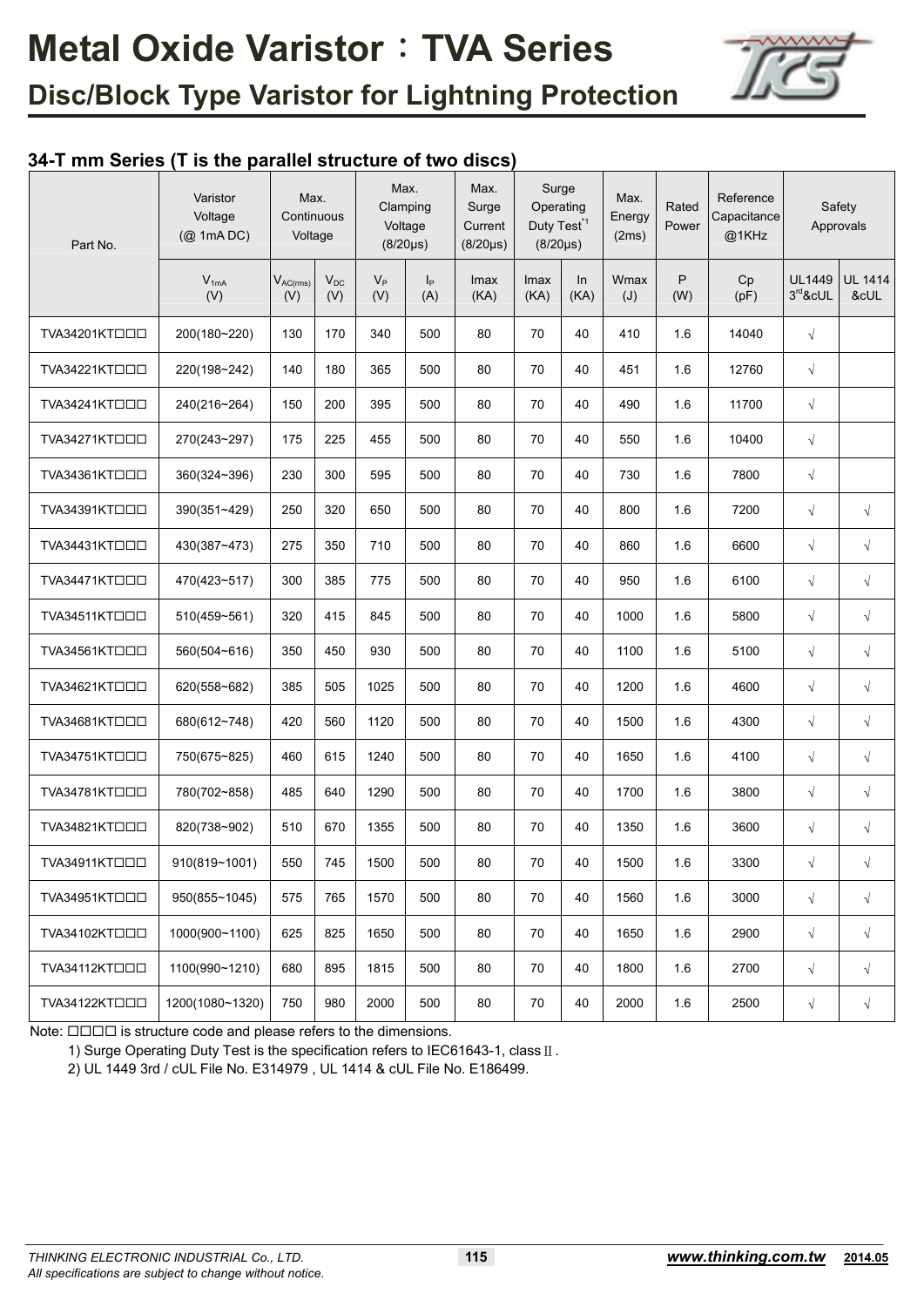

## **Disc/Block Type Varistor for Lightning Protection**

### **40mm Series**

| Part No.      | Varistor<br>Voltage<br>$(Q$ 1mA DC) |                      | Max.<br>Continuous<br>Voltage |              | Max.<br>Clamping<br>Voltage<br>$(8/20\mu s)$ | Max.<br>Surge<br>Current <sup>*1</sup><br>$(8/20 \mu s)$ |              | Surge<br>Operating<br>Duty Test <sup>*2</sup><br>$(8/20 \mu s)$ | Max.<br>Energy<br>(2ms) | Rated<br>Power | Reference<br>Capacitance<br>@1KHz |                             | Safety<br>Approvals    |
|---------------|-------------------------------------|----------------------|-------------------------------|--------------|----------------------------------------------|----------------------------------------------------------|--------------|-----------------------------------------------------------------|-------------------------|----------------|-----------------------------------|-----------------------------|------------------------|
|               | $V_{1mA}$<br>(V)                    | $V_{AC(rms)}$<br>(V) | $V_{DC}$<br>(V)               | $V_P$<br>(V) | $\mathsf{I}_{\mathsf{P}}$<br>(A)             | Imax<br>(KA)                                             | Imax<br>(KA) | In<br>(KA)                                                      | Wmax<br>(J)             | P<br>(W)       | Cp<br>(pF)                        | <b>UL1449</b><br>$3rd$ &cUL | <b>UL 1414</b><br>&cUL |
| TVA40201KOOOO | 200(180~220)                        | 130                  | 170                           | 340          | 300                                          | 50                                                       | 40           | 20                                                              | 310                     | 1.4            | 6000                              | $\sqrt{ }$                  | $\sqrt{ }$             |
| TVA40221KOOOO | 220(198~242)                        | 140                  | 180                           | 365          | 300                                          | 50                                                       | 40           | 20                                                              | 340                     | 1.4            | 5500                              | $\sqrt{}$                   | $\sqrt{}$              |
| TVA40241KOOOO | 240(216~264)                        | 150                  | 200                           | 395          | 300                                          | 50                                                       | 40           | 20                                                              | 360                     | 1.4            | 5000                              | $\sqrt{ }$                  | $\sqrt{}$              |
| TVA40271KOOOO | 270(243~297)                        | 175                  | 225                           | 455          | 300                                          | 50                                                       | 40           | 20                                                              | 400                     | 1.4            | 4500                              | $\sqrt{}$                   | $\sqrt{}$              |
| TVA40361KOOOO | 360(324~396)                        | 230                  | 300                           | 595          | 300                                          | 50                                                       | 40           | 20                                                              | 460                     | 1.4            | 3500                              | $\sqrt{}$                   | $\sqrt{}$              |
| TVA40391KOOOO | 390(351~429)                        | 250                  | 320                           | 650          | 300                                          | 50                                                       | 40           | 20                                                              | 490                     | 1.4            | 3000                              | $\sqrt{}$                   | $\sqrt{}$              |
| TVA40431KOOOO | 430(387~473)                        | 275                  | 350                           | 710          | 300                                          | 50                                                       | 40           | 20                                                              | 550                     | 1.4            | 2800                              | $\sqrt{}$                   | $\sqrt{}$              |
| TVA40471KOOOO | 470(423~517)                        | 300                  | 385                           | 775          | 300                                          | 50                                                       | 40           | 20                                                              | 595                     | 1.4            | 2600                              | $\sqrt{ }$                  | $\sqrt{}$              |
| TVA40511KOOOO | 510(459~561)                        | 320                  | 415                           | 845          | 300                                          | 50                                                       | 40           | 20                                                              | 640                     | 1.4            | 2500                              | $\sqrt{ }$                  | $\sqrt{ }$             |
| TVA40561KOOOO | 560(504~616)                        | 350                  | 450                           | 930          | 300                                          | 50                                                       | 40           | 20                                                              | 710                     | 1.4            | 2200                              | $\sqrt{}$                   | $\sqrt{}$              |
| TVA40621KOOOO | 620(558~682)                        | 385                  | 505                           | 1025         | 300                                          | 50                                                       | 40           | 20                                                              | 800                     | 1.4            | 2000                              | $\sqrt{}$                   | $\sqrt{ }$             |
| TVA40681KOOOO | 680(612~748)                        | 420                  | 560                           | 1120         | 300                                          | 50                                                       | 40           | 20                                                              | 910                     | 1.4            | 1800                              | $\sqrt{ }$                  | $\sqrt{}$              |
| TVA40751KOOOO | 750(675~825)                        | 460                  | 615                           | 1240         | 300                                          | 50                                                       | 40           | 20                                                              | 1000                    | 1.4            | 1700                              | $\sqrt{}$                   | $\sqrt{}$              |
| TVA40781KOOOO | 780(702~858)                        | 485                  | 640                           | 1290         | 300                                          | 50                                                       | 40           | 20                                                              | 1030                    | 1.4            | 1600                              | $\sqrt{}$                   | $\sqrt{}$              |
| TVA40821KOOOO | 820(738~902)                        | 510                  | 670                           | 1355         | 300                                          | 50                                                       | 40           | 20                                                              | 860                     | 1.4            | 1500                              | $\sqrt{ }$                  | $\sqrt{}$              |
| TVA40911KOOOO | 910(819~1001)                       | 550                  | 745                           | 1500         | 300                                          | 50                                                       | 40           | 20                                                              | 960                     | 1.4            | 1400                              | $\sqrt{}$                   | $\sqrt{}$              |
| TVA40951KOOOO | 950(855~1045)                       | 575                  | 765                           | 1570         | 300                                          | 50                                                       | 40           | 20                                                              | 1000                    | 1.4            | 1300                              | $\sqrt{}$                   | $\sqrt{}$              |
| TVA40102KOOOO | 1000(900~1100)                      | 625                  | 825                           | 1650         | 300                                          | 50                                                       | 40           | 20                                                              | 1050                    | 1.4            | 1200                              | $\sqrt{ }$                  | $\sqrt{ }$             |
| TVA40112KOOOO | 1100(990~1210)                      | 680                  | 895                           | 1815         | 300                                          | 50                                                       | 40           | 20                                                              | 1200                    | 1.4            | 1100                              | $\sqrt{}$                   | $\sqrt{}$              |
| TVA40122KOOOO | 1200(1080~1320)                     | 750                  | 980                           | 2000         | 300                                          | 50                                                       | 40           | 20                                                              | 1310                    | 1.4            | 1000                              | $\sqrt{}$                   | $\sqrt{}$              |
| TVA40182KOOOO | 1800(1620~1980)                     | 1000                 | 1465                          | 2970         | 300                                          | 40                                                       | $30\,$       | 15                                                              | 1800                    | 1.4            | 750                               | $\sqrt{}$                   | $\sqrt{ }$             |

Note:  $\Box\Box\Box\Box$  is structure code and please refers to the dimensions.

1) For "GKGE" structure: Max. Surge Current (8/20μs) test condition is 40KA\*1time.

2) Surge Operating Duty Test is the specification refers to IEC61643-1, class Ⅱ.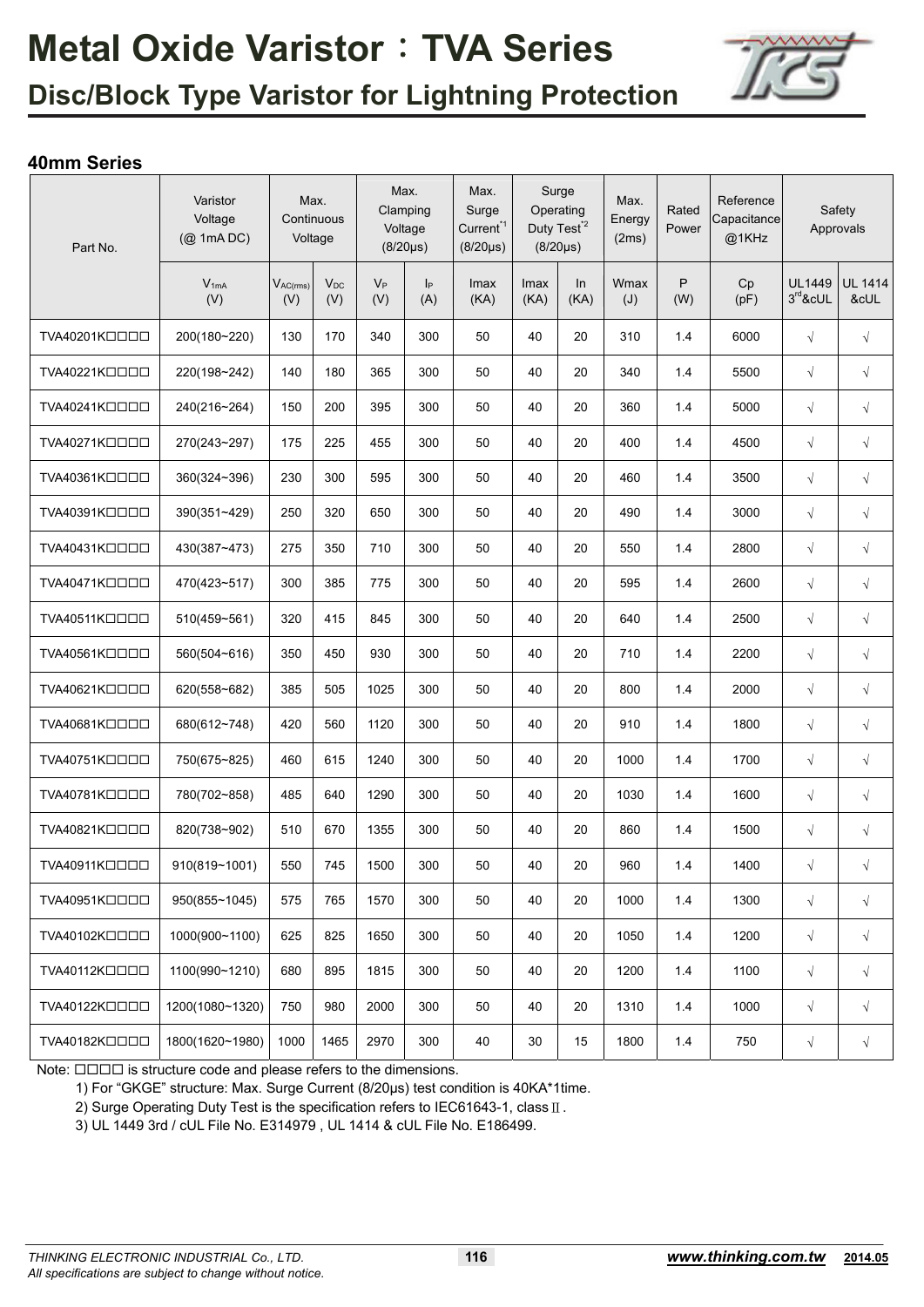

## **Disc/Block Type Varistor for Lightning Protection**

### **60mm Series**

| Part No.                 | Varistor<br>Voltage<br>(@ 1mA DC) |                      | Max.<br>Continuous<br>Voltage |              | Max.<br>Clamping<br>Voltage<br>$(8/20 \mu s)$ | Max.<br>Surge<br>Current<br>$(8/20 \mu s)$ |              | Surge<br>Operating<br>Duty Test <sup>*1</sup><br>$(8/20 \mu s)$ | Max.<br>Energy<br>(2ms) | Rated<br>Power | Reference<br>Capacitance<br>@1KHz | Safety<br>Approvals          |                        |
|--------------------------|-----------------------------------|----------------------|-------------------------------|--------------|-----------------------------------------------|--------------------------------------------|--------------|-----------------------------------------------------------------|-------------------------|----------------|-----------------------------------|------------------------------|------------------------|
|                          | $V_{1mA}$<br>(V)                  | $V_{AC(rms)}$<br>(V) | $V_{DC}$<br>(V)               | $V_P$<br>(V) | p <br>(A)                                     | Imax<br>(KA)                               | Imax<br>(KA) | ln<br>(KA)                                                      | Wmax<br>(J)             | P<br>(W)       | Cp<br>(pF)                        | <b>UL1449</b><br>$3rd$ & cUL | <b>UL 1414</b><br>&cUL |
| TVA60431KOOOO            | 430(387~473)                      | 275                  | 350                           | 710          | 500                                           | 80                                         | 70           | 35                                                              | 860                     | 1.6            | 6600                              |                              | $\sqrt{}$              |
| TVA60471KOOOO            | 470(423~517)                      | 300                  | 385                           | 775          | 500                                           | 80                                         | 70           | 35                                                              | 950                     | 1.6            | 6100                              |                              | $\sqrt{}$              |
| TVA60511KOOOO            | 510(459~561)                      | 320                  | 415                           | 845          | 500                                           | 80                                         | 70           | 35                                                              | 1000                    | 1.6            | 5800                              |                              | $\sqrt{ }$             |
| TVA60561KOOOO            | 560(504~616)                      | 350                  | 450                           | 930          | 500                                           | 80                                         | 70           | 35                                                              | 1100                    | 1.6            | 5100                              |                              | $\sqrt{ }$             |
| TVA60621KOOOO            | 620(558~682)                      | 385                  | 505                           | 1025         | 500                                           | 80                                         | 70           | 35                                                              | 1200                    | 1.6            | 4600                              | $\sqrt{}$                    | $\sqrt{ }$             |
| TVA60681KOOOO            | 680(612~748)                      | 420                  | 560                           | 1120         | 500                                           | 80                                         | 70           | 35                                                              | 1500                    | 1.6            | 4300                              |                              | $\sqrt{}$              |
| TVA60751KOOOO            | 750(675~825)                      | 460                  | 615                           | 1240         | 500                                           | 80                                         | 70           | 35                                                              | 1650                    | 1.6            | 4100                              |                              | $\sqrt{ }$             |
| TVA60781KOOOO            | 780(702~858)                      | 485                  | 640                           | 1290         | 500                                           | 80                                         | 70           | 35                                                              | 1700                    | 1.6            | 3800                              |                              | $\sqrt{ }$             |
| TVA60821KOOOO            | 820(738~902)                      | 510                  | 670                           | 1355         | 500                                           | 80                                         | 70           | 35                                                              | 1350                    | 1.6            | 3600                              |                              | $\sqrt{}$              |
| TVA60911KOOOO            | 910(819~1001)                     | 550                  | 745                           | 1500         | 500                                           | 80                                         | 70           | 35                                                              | 1500                    | 1.6            | 3300                              |                              | $\sqrt{ }$             |
| TVA60951KOOOO            | 950(855~1045)                     | 575                  | 765                           | 1570         | 500                                           | 80                                         | 70           | 35                                                              | 1560                    | 1.6            | 3000                              |                              | $\sqrt{ }$             |
| TVA60102KOOOO            | 1000(900~1100)                    | 625                  | 825                           | 1650         | 500                                           | 80                                         | 70           | 35                                                              | 1650                    | 1.6            | 2900                              |                              | $\sqrt{ }$             |
| TVA60112K <sub>DDD</sub> | 1100(990~1210)                    | 680                  | 895                           | 1815         | 500                                           | 80                                         | 70           | 35                                                              | 1800                    | 1.6            | 2700                              |                              | $\sqrt{ }$             |
| TVA60122KOOOO            | 1200(1080~1320)                   | 750                  | 980                           | 2000         | 500                                           | 80                                         | 70           | 35                                                              | 2000                    | 1.6            | 2500                              |                              | $\sqrt{ }$             |
| TVA60182KOOOO            | 1800(1620~1980)                   | 1000                 | 1465                          | 2970         | 500                                           | 70                                         | 60           | 30                                                              | 3000                    | 1.6            | 1800                              |                              | $\sqrt{}$              |

Note:  $\Box\Box\Box\Box$  is structure code and please refers to the dimensions.

1) Surge Operating Duty Test is the specification refers to IEC61643-1, class II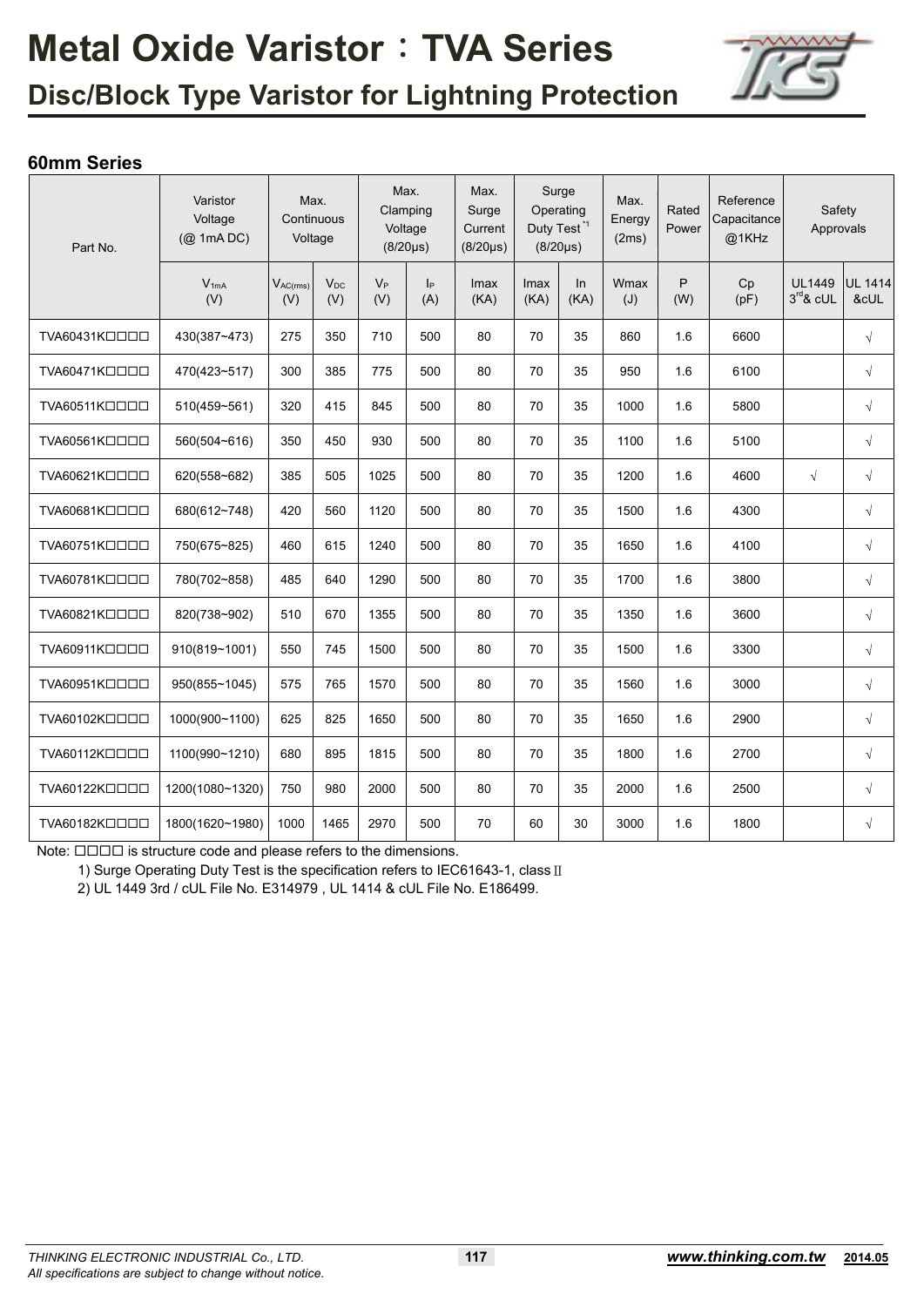



### **Power Derating Curve ■ Surge Current Standard Waveform**





### **Max. Leakage Current and Max. Clamping Voltage Curves**

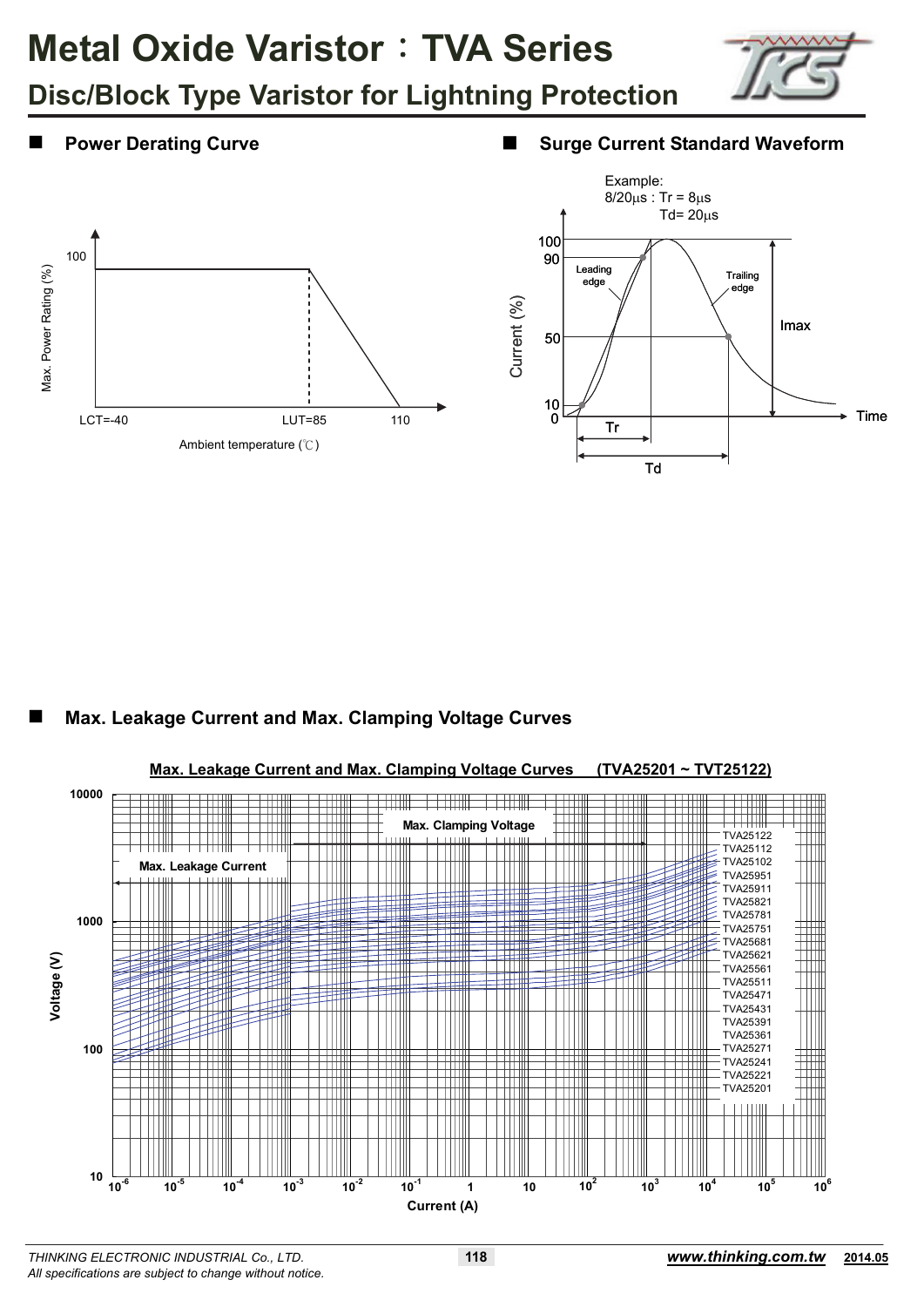

**Max. Leakage Current and Max. Clamping Voltage Curves** 



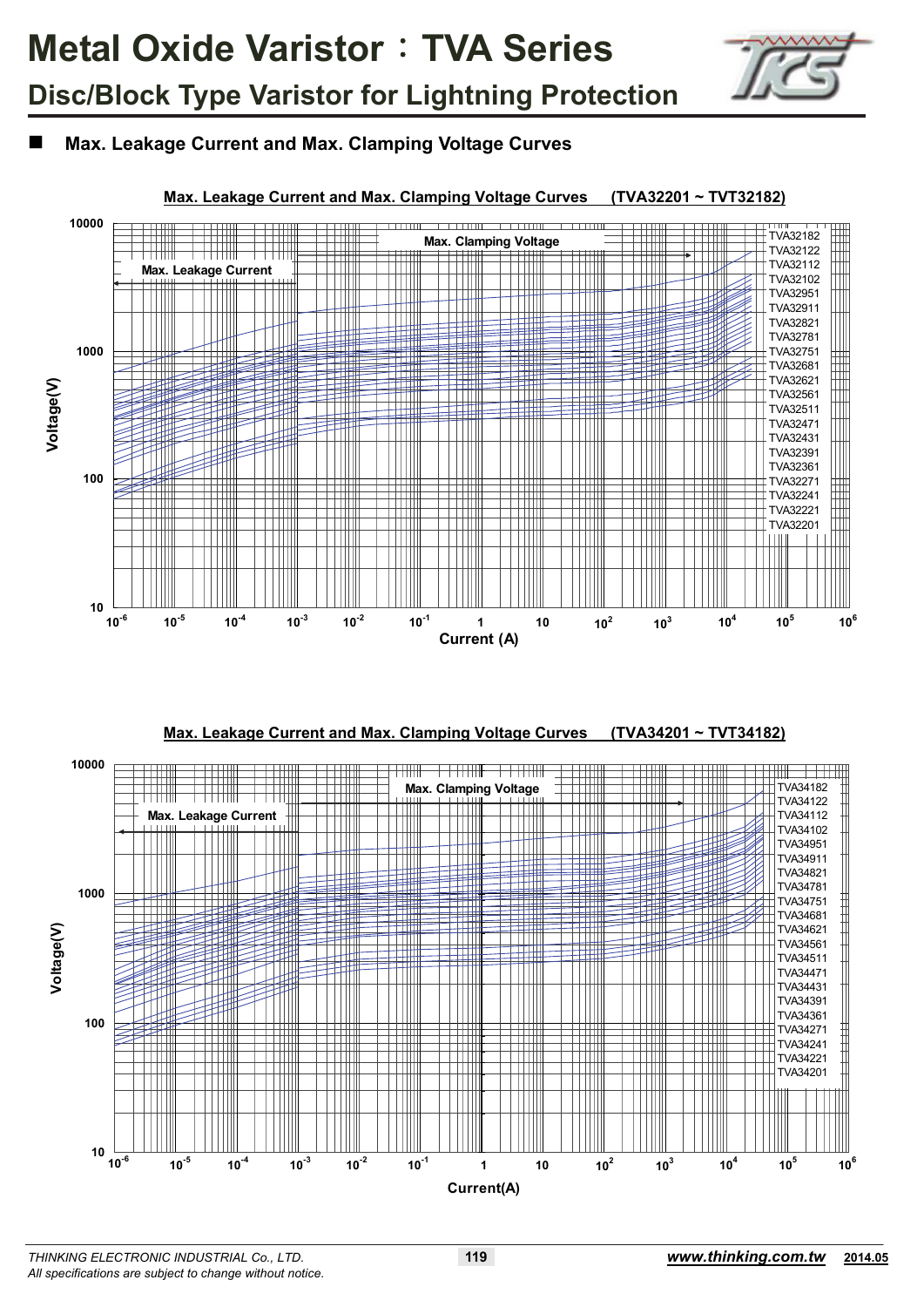

## **Max. Leakage Current and Max. Clamping Voltage Curves**

### **Max. Leakage Current and Max. Clamping Voltage Curves (TVA34201KT ~ TVT34122KT)**





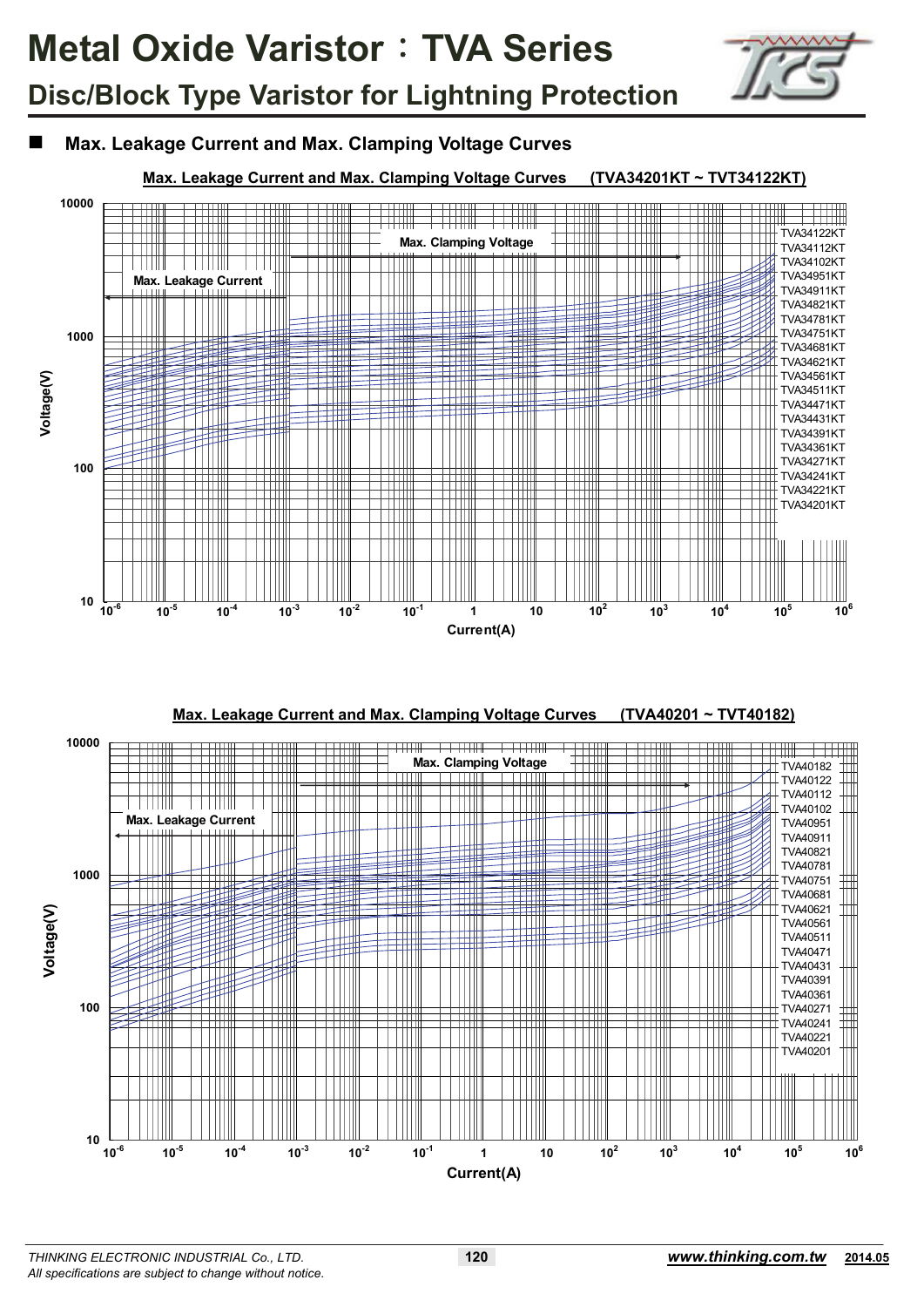

## **Max. Leakage Current and Max. Clamping Voltage Curves**

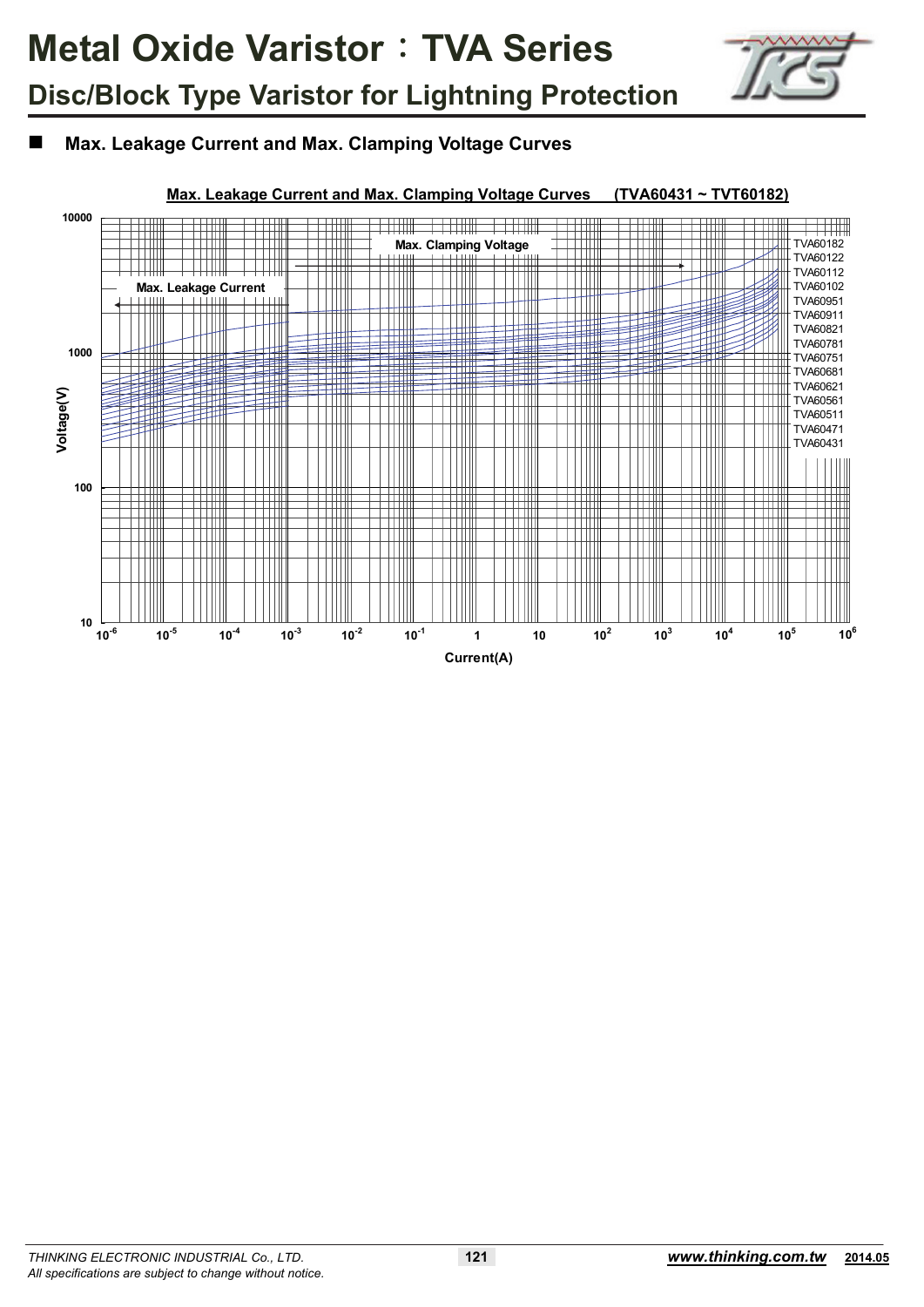

- **Soldering Recommendation** 
	- **Wave Soldering Profile**



## **Recommended Reworking Conditions with Soldering Iron**

| Item                              | Conditions            |
|-----------------------------------|-----------------------|
| Temperature of Soldering Iron-tip | $360^{\circ}$ (max.)  |
| Soldering Time                    | $3$ sec (max.)        |
| <b>Distance from Varistor</b>     | $2 \text{ mm (min.)}$ |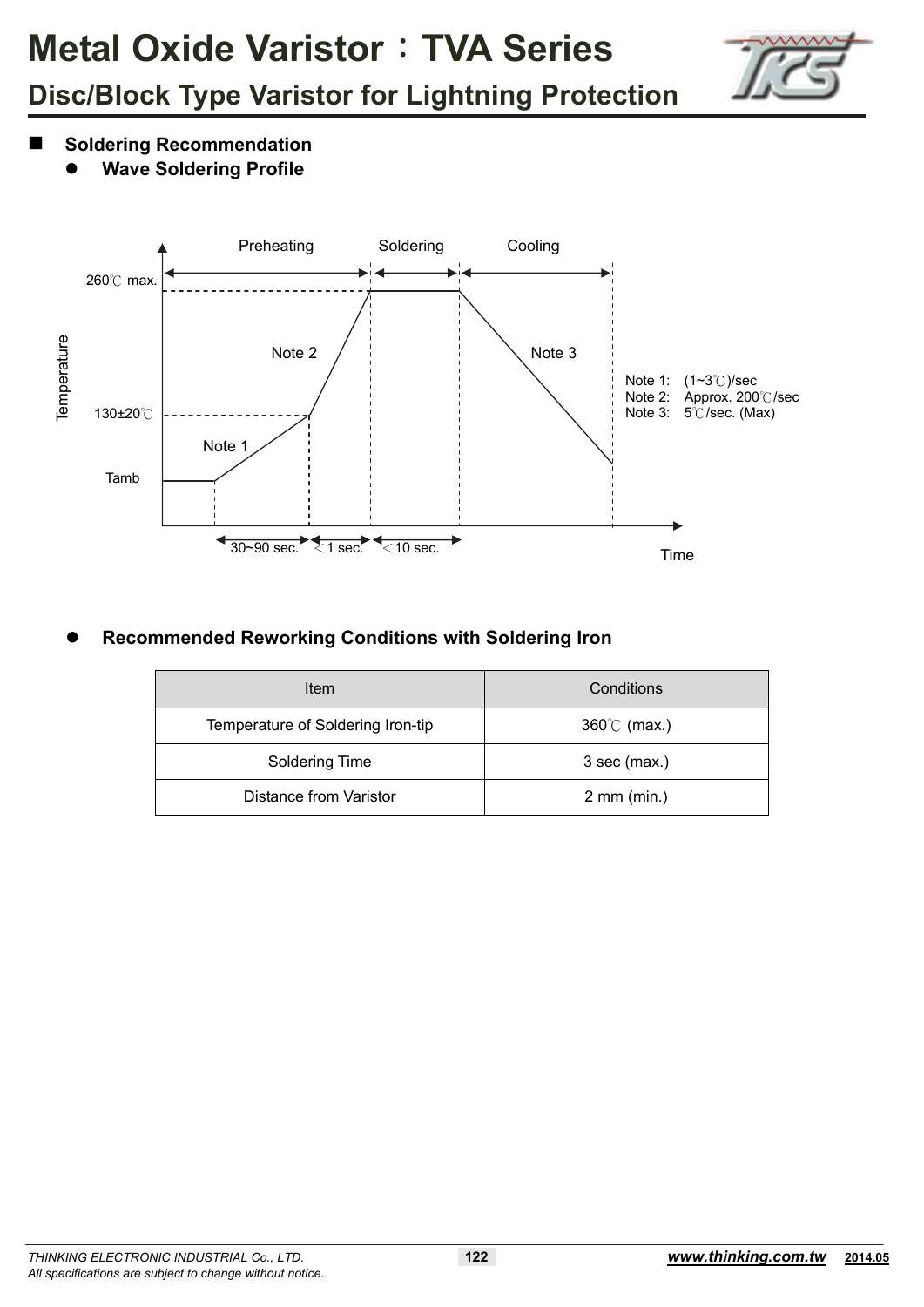

## **Disc/Block Type Varistor for Lightning Protection**

### **Reliability**

| Item                                   | <b>Standard</b>           |   |                                                                                                                                                                 |                  | <b>Test conditions / Methods</b>            |                                                                           | <b>Specifications</b>                                                         |  |  |  |
|----------------------------------------|---------------------------|---|-----------------------------------------------------------------------------------------------------------------------------------------------------------------|------------------|---------------------------------------------|---------------------------------------------------------------------------|-------------------------------------------------------------------------------|--|--|--|
|                                        |                           |   |                                                                                                                                                                 |                  |                                             | Gradually apply the specified force and keep the unit fixed for 10±1 sec. |                                                                               |  |  |  |
| Tensile                                |                           |   | Terminal cross-sectional                                                                                                                                        |                  | <b>Terminal diameter</b>                    | Force                                                                     | $ \triangle V_{1mA} N_{1mA}  \leq 5\%$                                        |  |  |  |
| Strength of                            | IEC 60068-2-21            |   | area $(mm^2)$                                                                                                                                                   |                  | (mm)                                        | (Kg)                                                                      | No visible damage                                                             |  |  |  |
| Terminals                              |                           |   | $0.5 < S \le 1.2$                                                                                                                                               |                  | $0.8 < d \le 1.25$                          | 2.0                                                                       |                                                                               |  |  |  |
|                                        |                           |   | 1.2 < S                                                                                                                                                         |                  | 1.25 < d                                    | 4.0                                                                       |                                                                               |  |  |  |
| Vibration<br>(Optional)                | IEC 60068-2-6             |   | Frequency range: 10~55Hz<br>Amplitude: 0.75mm or 98m/s <sup>2</sup><br>Direction: 3 mutually perpendicular directions, 2 hrs each.                              |                  |                                             |                                                                           | $ \triangle \rm V_{1mA}$ / $\rm V_{1mA} \leq 5\%$<br>No visible damage        |  |  |  |
| Solderability                          | IEC 60068-2-20            |   |                                                                                                                                                                 |                  | 245±3℃, 3±0.3 sec (For Lead wire structure) |                                                                           | At least 95% of terminal<br>electrode is covered by<br>new solder             |  |  |  |
| Resistance to<br>Soldering Heat        | IEC 60068-2-20            |   |                                                                                                                                                                 | 260±3℃, 10±1 sec |                                             |                                                                           | $\triangle V_{1mA} N_{1mA}$ $\leq$ 5%<br>No visible damage                    |  |  |  |
| High<br>Temperature<br>Storage         | IEC 60068-2-2             |   |                                                                                                                                                                 |                  | 110±5℃ x 1000±24 hrs                        |                                                                           | $\triangle$ V <sub>1mA</sub> /V <sub>1mA</sub> $\leq$ 5%<br>No visible damage |  |  |  |
| Damp Heat,<br><b>Steady State</b>      | IEC 60068-2-78            |   | a. $40\pm2\degree$ C, 90 ~ 95 % RH, 1344 hrs<br>b. $40\pm2^{\circ}$ C, 90 ~ 95 % RH, at 10%Vdc, 1344 hrs                                                        |                  |                                             |                                                                           |                                                                               |  |  |  |
|                                        |                           |   | The conditions shown below shall be repeated 5 cycles                                                                                                           |                  |                                             |                                                                           |                                                                               |  |  |  |
| Rapid                                  |                           |   | Step<br>Temperature $(\mathcal{C})$<br>Period (minutes)                                                                                                         |                  |                                             |                                                                           |                                                                               |  |  |  |
| Change of                              |                           | 1 | $-40±3$<br>30±3                                                                                                                                                 |                  |                                             |                                                                           |                                                                               |  |  |  |
| Temperature                            | IEC 60068-2-14            | 2 | Room temperature<br>15±3                                                                                                                                        |                  |                                             |                                                                           |                                                                               |  |  |  |
| (optional)                             |                           | 3 | 85±2                                                                                                                                                            |                  |                                             |                                                                           |                                                                               |  |  |  |
|                                        |                           | 4 | 15±3<br>Room temperature                                                                                                                                        |                  |                                             |                                                                           |                                                                               |  |  |  |
| High Temp.<br>Load                     | MIL-STD-202<br>Method 108 |   | 85±2℃, 1000±24 hrs at V <sub>DC</sub> or V <sub>rms</sub> (Max. Continuous Voltage)                                                                             |                  |                                             |                                                                           | $\vert \triangle V_{1mA} N_{1mA} \vert \leq 10\%$<br>No visible damage        |  |  |  |
| 8/20µs Surge<br>Operating<br>Duty Test | IEC 61643-11              |   | a. Measured limiting voltage @ 0.1In, 0.2In, 0.5In, 1.0In, Imax<br>b. Operating duty test: In*15 times                                                          |                  |                                             |                                                                           | $ \triangle V_{1mA} N_{1mA}  \leq 10\%$<br>No visible damage                  |  |  |  |
| Climatic<br>Sequence                   | IEC 61051-1               |   | a. dry heat at 85°C, 16hrs<br>b. damp heat, 1st cycle: 55°C, 95RH, 24hrs (IEC60068-2-30)<br>c. cold, -40°C, 2 hrs<br>d. damp heat, additional 5 cycles, 120 hrs |                  |                                             |                                                                           |                                                                               |  |  |  |
| <b>Voltage Proof</b>                   | IEC 61051-1               |   | Metal balls method, 2500 Vac 1 min                                                                                                                              |                  |                                             |                                                                           |                                                                               |  |  |  |